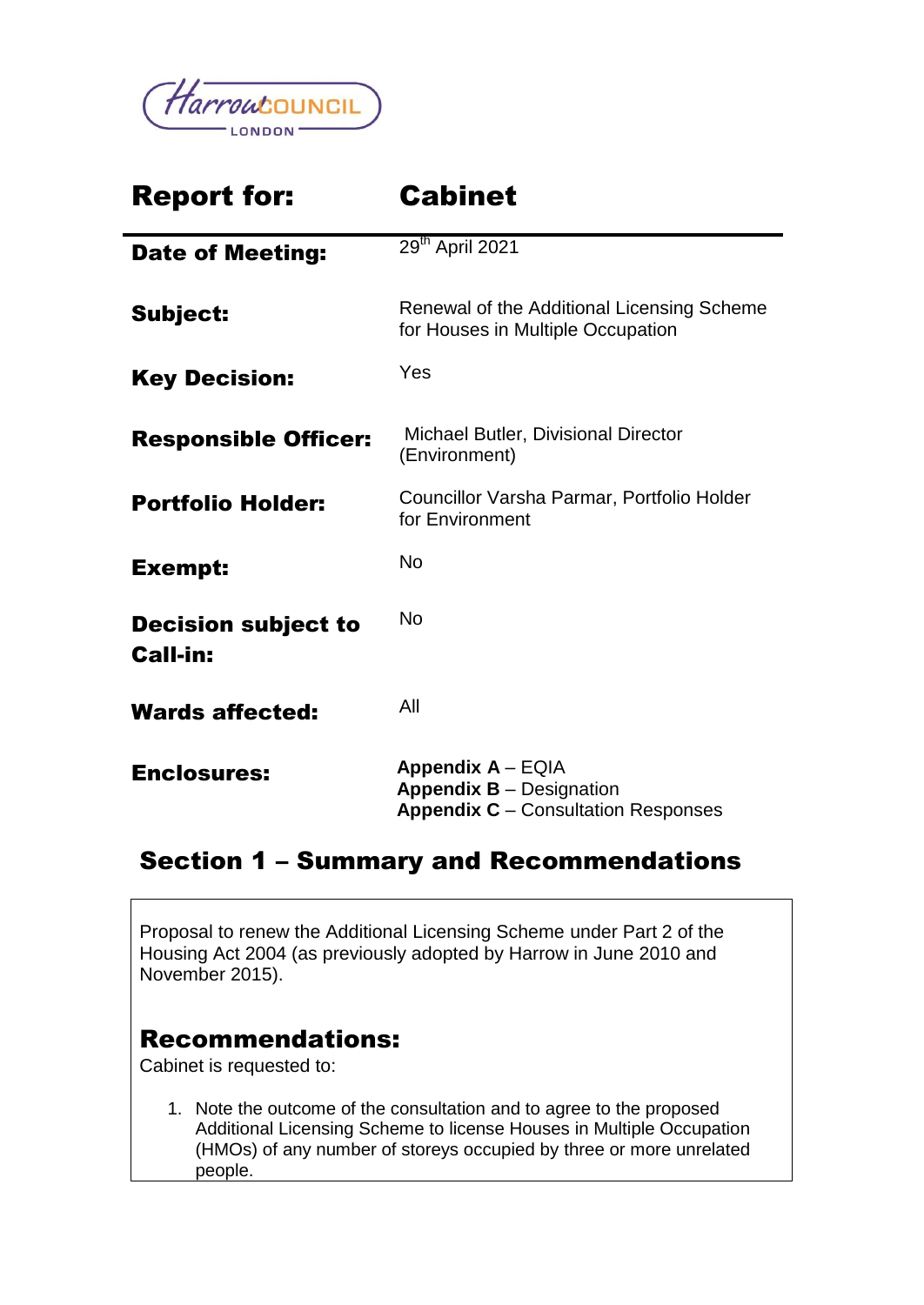- 2. Agree that the Designation shall be made on  $6<sup>th</sup>$  May 2021, to come into force on 6<sup>th</sup> August 2021 after the statutory 3-month period required by The Licensing and Management of Houses in Multiple Occupation and Other Houses (Miscellaneous Provisions) (England) Regulations 2006.
- 3. If the scheme is approved, delegate authority to the Head of Community & Public Protection, following consultation with the Portfolio Holder for Environment and Equalities, to take all steps necessary to publicise, commence and administer the scheme including the issuing and amending of licences.
- 4. If the scheme is approved, delegate authority to the Corporate Director Community, following consultation with the Portfolio Holder for Environment and Equalities, to amend and approve licensing conditions.

## Reason: (For recommendation)

- Obtaining approval would enable us to deal effectively with complaints relating to issues such as overcrowding, anti-social behaviour, overflowing bins, lack of fire safety and amenities.
- Licensing conditions will ensure landlords compliance and therefore benefit tenants and neighbours alike.
- Having the scheme will fit in with the overall policy of the Council to address private rented sector premises to ensure standards are met, in line with the use of Mandatory HMO and Selective Licensing.
- As the majority of the housing stock and HMO's in the borough are two storey properties and not subject to mandatory licensing, additional licensing would enable us to better protect the health, safety and welfare of the occupants.

# Section 2 – Report

# 2.1 Introduction

2.1.1 This Administration has a key priority of making a difference to families, communities and the vulnerable. Key to this is the residential sector, which includes private rented accommodation. Current legislation allows for the licensing of private sector accommodation based on need and includes mandatory licensing of some Houses in Multiple Occupation (5 or more occupants comprising two or more households since October 2018). This report addresses the additional licensing scheme that can be adopted by Councils and has been in place in various guises and designations in Harrow since 2000.

# 2.2Overview

2.2.1 Section 254 of Part 7 of the Housing Act 2004 (hereinafter "the Act") defines what an HMO is and sets out two licensing schemes for HMOs.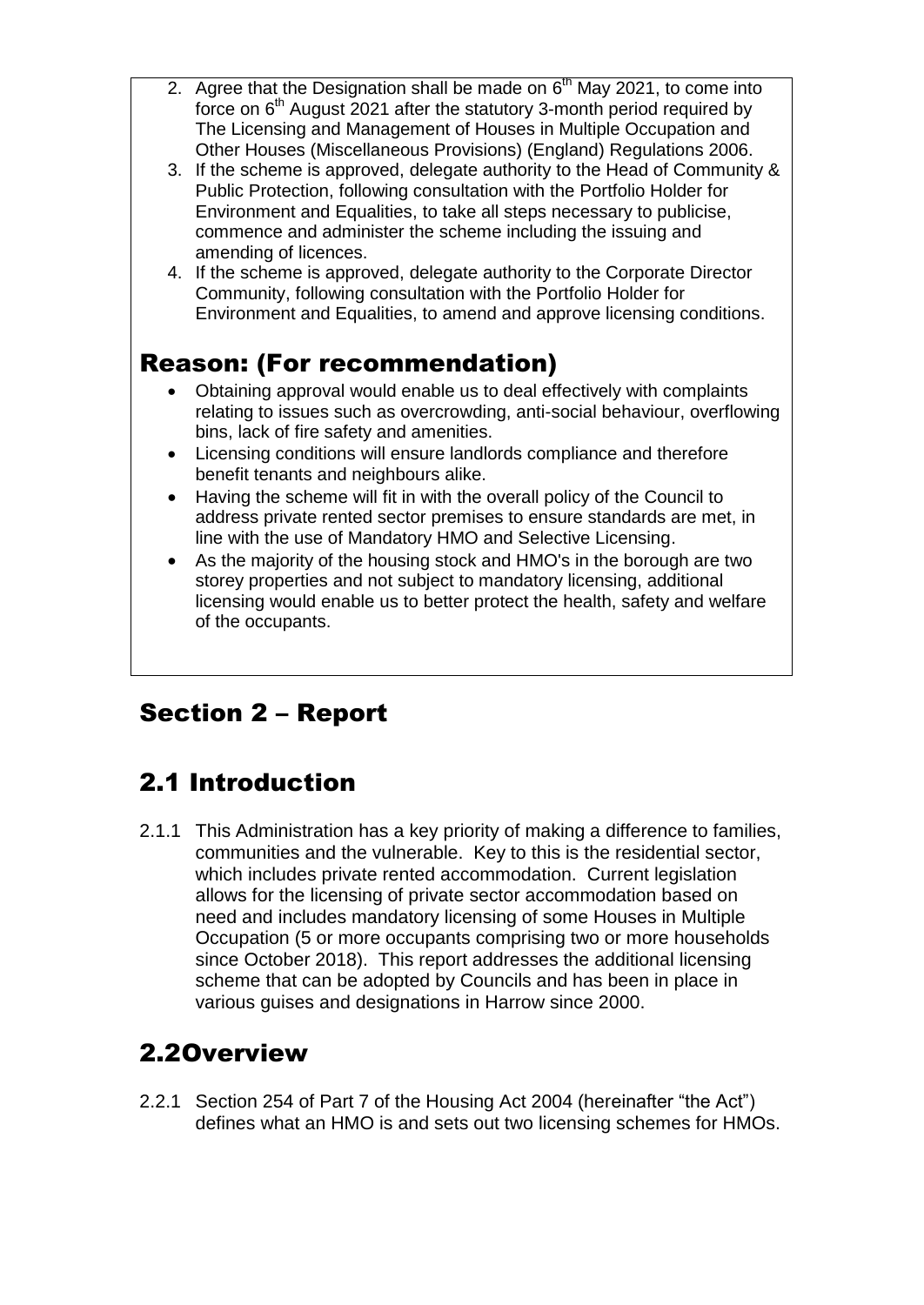- 2.2.2 The first licensing scheme introduced by the Act is mandatory licensing for larger HMOs. These were defined in The Licensing of Houses in Multiple Occupation (Prescribed Descriptions) (England) Order 2006 as all HMOs that were 3 or more storeys, with 5 or more occupants comprising two or more households. This changed in October 2018 to remove the 3 or more storey aspect (The Licensing of Houses in Multiple Occupation (Prescribed Description) (England) Order 2018) Mandatory Licensing applies nationally.
- 2.2.3 The second licensing scheme introduced by the Act allows Local Authorities to introduce additional (discretionary) licensing to cover HMOs that fall outside of the mandatory scheme. Such a scheme can be applied to part or all of the Authority's District.
- 2.2.4 A scheme similar to additional licensing was implemented in Harrow covering the whole Borough for HMOs of 1 or 2 storeys under legislation prior to the Act. This scheme originally ran until March 2009. The permission of the Secretary of State was required, and obtained, for the scheme. Since 2010, a general consent has been applied, leaving it to the Council to agree any such designation.
- 2.2.5 The renewal of the Additional Licensing of HMOs scheme covering the whole of the London Borough of Harrow was originally approved by Cabinet in June 2010 and came into force in November 2010. That scheme was reviewed and renewed after 5 years, leading to the last scheme that ended in February 2021.
- 2.2.6 For such a designation to be made, the authority must consider that a significant proportion of the HMOs of that description in the area are being managed sufficiently ineffectively as to give rise, or to be likely to give rise, to one or more particular problems either for those occupying the HMOs or for members of the public.
- 2.2.7 While previously 66% of HMOs fell outside the mandatory scheme, this has reduced since 2018 legislative changes to just over 20%. But these do play a significant role in issues associated with overcrowding, disrepair and environmental matters (e.g. waste). As is seen below, 95% of all HMOs, including those captured under additional licensing, still are subject to schedule of works to bring them up to standard and indicating that self-management of such properties is still not feasible to ensure consistent minimum standards
- 2.2.8 In line with legal requirements under Section 56 of the Act, the Authority is required to consult on the need to renew the scheme.
- 2.2.9 As a result, following consultation, this report seeks permission to renew the additional licensing scheme delegation, to require the licensing of HMOs of any number of storeys occupied by three or more unrelated people, and buildings which are converted entirely into selfcontained flats which do not comply with the Building Regulations 1991 under section 257 of the Act.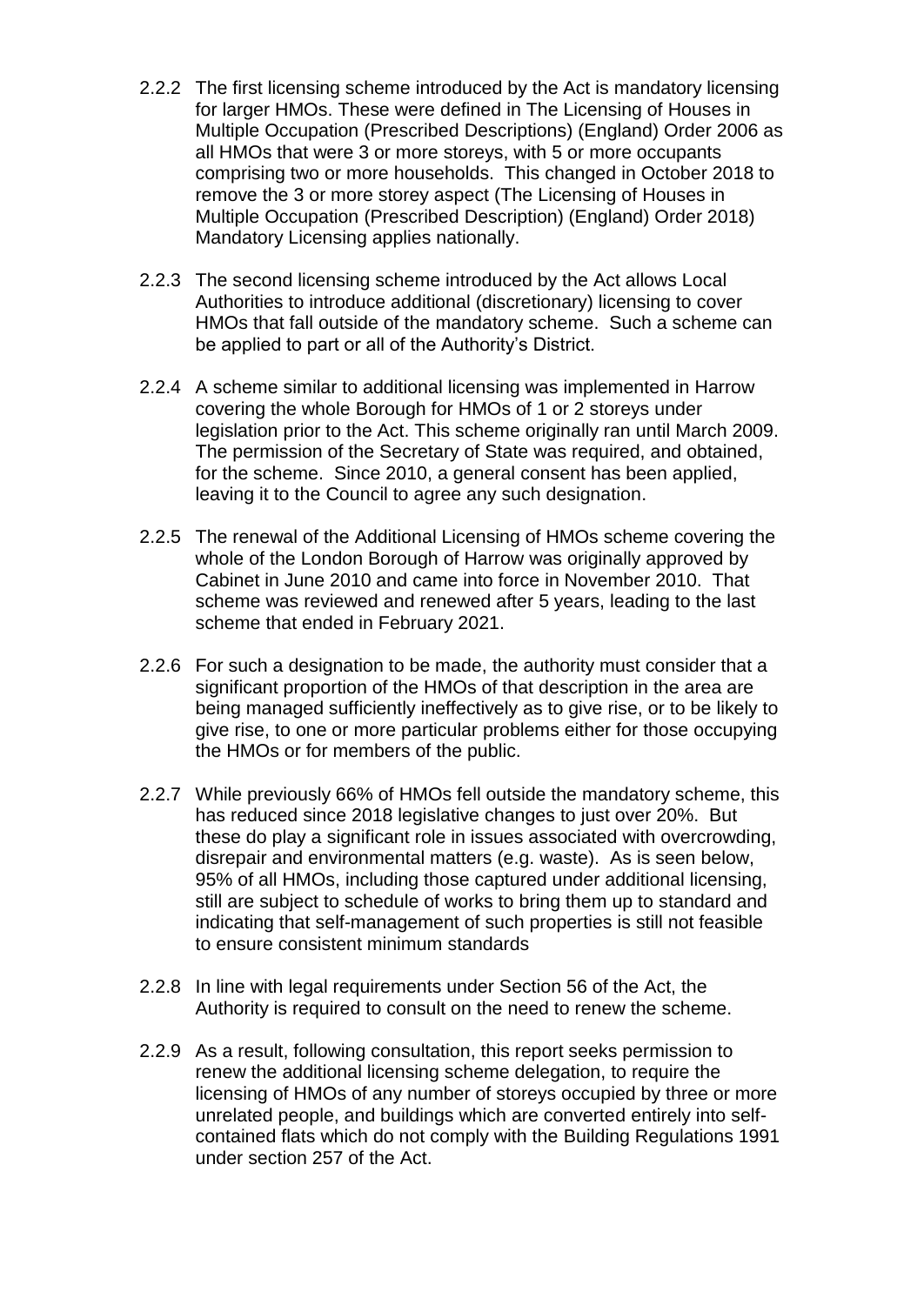- 2.2.10 These types of properties are considered potentially high risk. The Housing Health and Safety Risk System states about HMOs and damp that "*Preventive measures are particularly important here because of the likelihood of occupants having to be more confined to one or two areas; thus making them more vulnerable to any dampness etc., that*  might be present<sup>"</sup> Additionally, it recognises increased risk from hygiene, pests, fear of crime, insulation and fire. Government research also shows that you are six times more likely to die from fire in an HMO than an ordinary house<sup>2</sup>.
- 2.2.11 Making such properties subject to Additional Licensing would enable the Council to ensure that regulations in relation to fire safety standards, basic amenities and general management of the properties are being met in a proactive manner.
- 2.2.12 To exclude the other properties from the licensing scheme, could expose the occupants of these properties, who are often the most vulnerable, to poor housing conditions such as overcrowding, damp and mould and lack of fire safety measures.

### **Need for Additional Licensing**

- 2.2.13 The Housing Act 2004 sections 56 and 57 require certain aspects to be fulfilled before any designation can be made, including:
	- a. The Authority considers that a significant proportion of the HMOs of that description in the area are being managed sufficiently ineffectively as to give rise, or to be likely to give rise, to one of more particular problems either for those occupying the HMOs or for members of the public;
	- b. Take reasonable steps to consult persons who are likely to be affected by the designation;
	- c. Considered whether there are any other courses of action available to them that might provide an effective method of dealing with the problem or problems in questions; and
	- d. Ensure it is consistent with the Authority's overall housing strategy.

**Consider that a significant proportion of the HMOs of that description in the area are being managed sufficiently ineffectively as to give rise, or to be likely to give rise, to one of more particular problems either for those occupying the HMOs or for members of the public;**

#### **Demographics of Harrow**

1

 $<sup>1</sup>$  Page 23,</sup>

https://www.gov.uk/government/uploads/system/uploads/attachment\_data/file/9425/150940.pdf <sup>2</sup> House of Commons Standard Note SN/SP/708, December 2014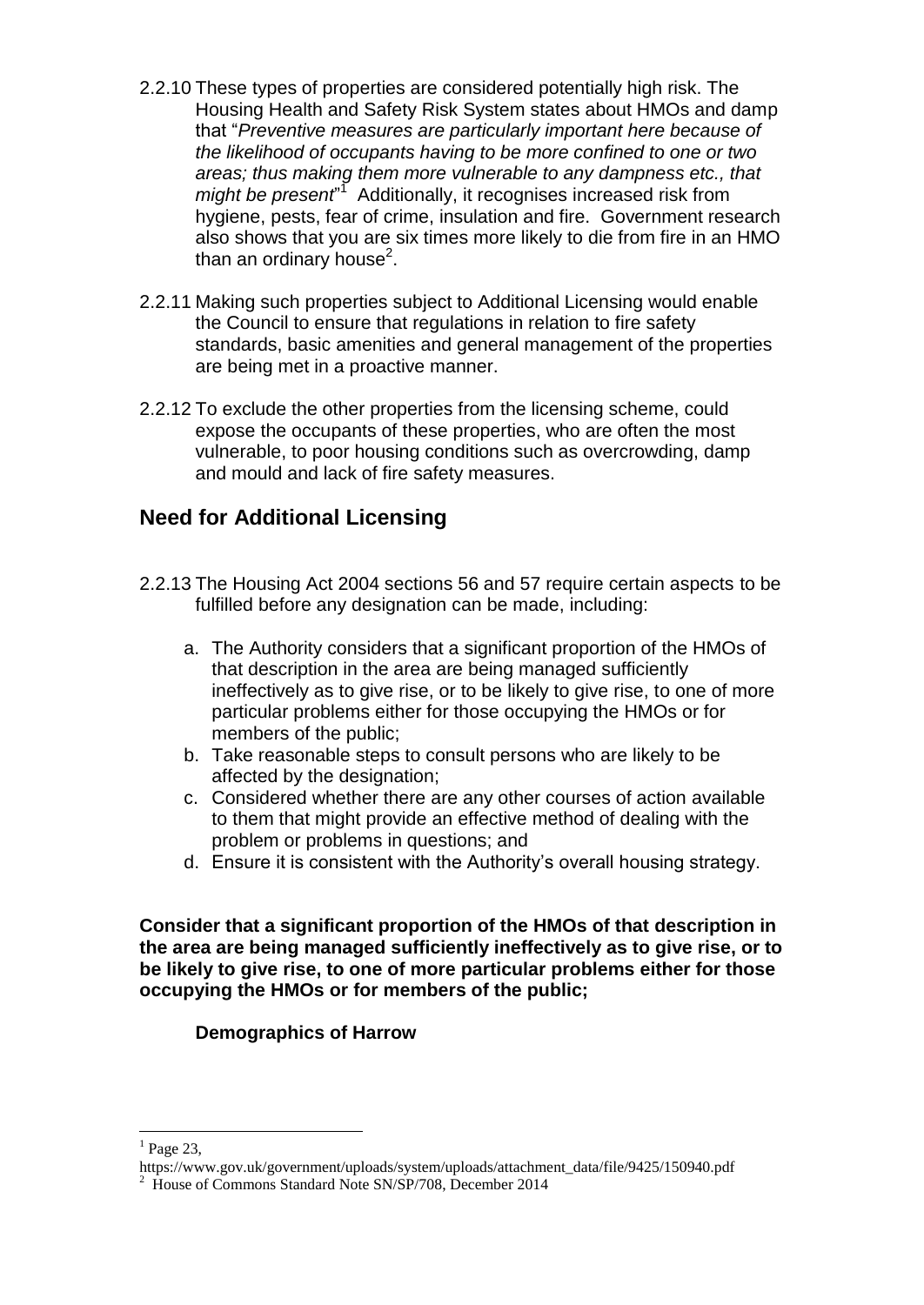- 2.2.14 There has been a 15% increase in Harrow's population over the last decade, rising from 207,000 in 2001 to 239,000 in 2011. By 2013, this had increased to 243,400<sup>3</sup>, and now estimated to be above 250,000<sup>4</sup>.
- 2.2.15 The Service have evidenced, through complaints, proactive visits and through survey of Wards (e.g. Edgware surveyed for the purposes of renewing Selective Licensing in 2020), that there is an increased presence of the transient population within the Borough.
- 2.2.16 The last census was conducted nearly a decade ago, so accuracy of information about Harrow is based upon other surveys as well as trend data (e.g. population increases).
- 2.2.17 Harrow is one of the more densely populated of all local and unitary authorities in England, ranked 23rd out of 326 local authorities in England; where 1st is the most densely populated area. Harrow is ranked 23<sup>rd</sup> in London. The average density in Harrow is 47.4 persons per hectare (pph), with higher rates in most wards to the south of the borough (the exception is Harrow on the Hill) Nationally the average density is 37 pph and London's overall density is 52 pph.
- 2.2.18 In 2010, approximately 20% of the 85,000 units of housing stock in Harrow was in the private rented sector. This had risen to 30% by  $2017<sup>5</sup>$ . This is almost twice the size of the social housing sector and, whilst roughly in line with levels throughout London, is much higher than in other areas of the country $6$ . Recent figures show that 66% of housing were homeowners; by 2017 this had fallen to around 60%.
- 2.2.19 There was a 6.5% (5,150) increase in the number of households in Harrow between 2001 and 2011, from 79,112 in 2001 to 84,268 in 2011 and 91,909 in 2019. Harrow has the second lowest proportion of one-person households nationally, with 22.6% of households being one-person (26.2% in 2001). The national average rate is 26%. Harrow is also rated  $24<sup>th</sup>$  worst of 326 local authorities in England for severe overcrowding<sup>5</sup>
- 2.2.20 It is therefore clear, with the increase in population in an area already rating high in density per area, that there is an increasing amount of multiply occupied premises to accommodate these changes.
- 2.2.21 House and flat prices in Harrow are such that it is becoming harder for first time buyers to get on to the housing ladder. Year ending 2010, the average price in Harrow was £265,000, going to £500,000 year ending  $2017^{7}$ .
- 2.2.22 As a result, London as a whole has seen an increase in multipleoccupied premises to accommodate the increasing population within a

 3 http://www.harrow.gov.uk/info/200088/statistics\_and\_census\_information/968/population\_estimates 4 <https://directory.londoncouncils.gov.uk/demographics/harrow/>

<sup>&</sup>lt;sup>5</sup> <https://www.harrow.gov.uk/downloads/file/23835/annual-equalities-data-2017-18>

<sup>6</sup> West London Strategic Housing Market Assessment, 2010

<sup>7</sup> Data.london.gov.uk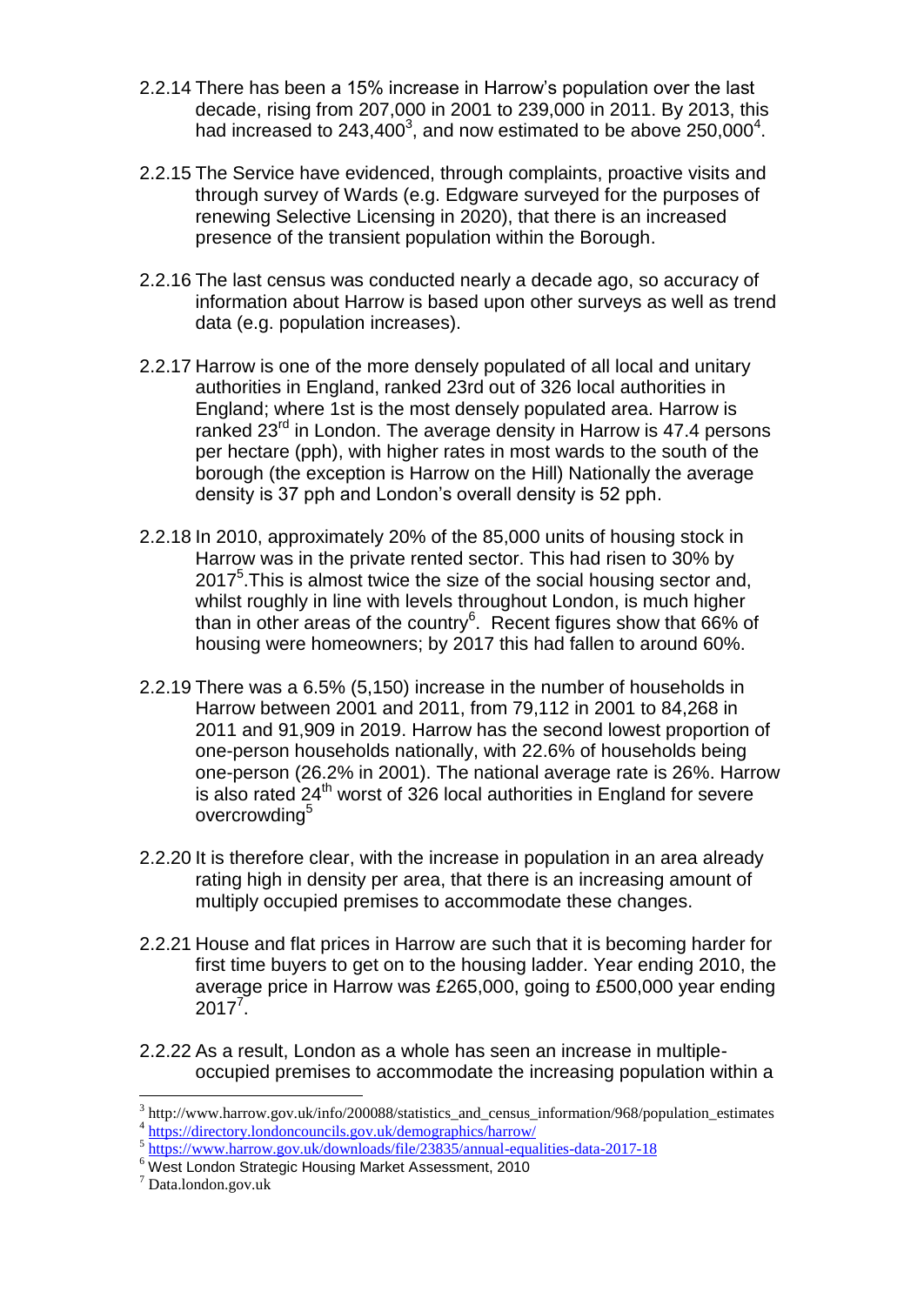static housing stock. This is led to more people being put in smaller spaces, and research showing increased overcrowding and a failure to meet standards by Landlords. $8$  Perhaps the best recent example of the state of the London housing market is the advertisement in of the space under some stairs for rent in a  $HMO<sup>9</sup>$ .

#### **Current Situation**

- 2.2.23 The Additional Licensing scheme, first introduced to Harrow under the Act in 2010, allows a proactive approach to managing all HMOs by the Council, and the provision of clear standards that must be met. 2.43 indicates a significant amount of HMOs in Harrow still fall outside any mandatory scheme, and would not be subject to any licensing scheme if additional is not renewed.
- 2.2.24 The Borough has not been subject to a Housing survey for a number of years, so it is not feasible to predict the overall number of HMOs that are likely to exist. The latest survey was a focused one in Edgware as part of the Selective Licensing Scheme, and a further Housing Survey is being conducted in the Wealdstone Ward. Both have found HMOs that would fall under the Additional HMO scheme, that are new and not in compliance with standards including fire safety.
- 2.2.25 A breakdown of HMOs by additional and mandatory licensing shows that 1 in 5 HMOs would not be licensable under mandatory even with the changes in 2018. All licenses are available to view on the public register on the Council website<sup>10</sup>.
- 2.2.26 95% of licensed HMOs inspected have resulted in a schedule of work to bring up to standards, including fire safety works as a provision of granting the license and enforced by clear conditions. This is likely to increase due to changes in legislation including the requirement from October 2018 to have fire and CO detectors in all such premises.
- 2.2.27 Since the Additional Licensing Scheme came into place in 2010, the amount of service requests around HMOs (include request for information, complaints and enquiries) has stayed approximately the same despite more people taking over or converting into HMOs.
- 2.2.28 In the financial year 2010-11 there were 202 such requests for information, 166 in 2014-15 and 157 in 2019-20. While the figures do fluctuate, there is clearly a need to be proactive in this area.
- 2.2.29 In terms of complaints, overcrowding led to an increase when additional licensing came into place but has now started to decrease as premises are brought to compliance. Overcrowding accounted for 70 of the received complaints in 2010-11, increasing to 106 in 2014-15

1

<sup>8</sup> http://www.telegraph.co.uk/finance/personalfinance/investing/buy-to-let/10990419/Buy-to-letcreating-bedsits-for-20pc-returns-is-just-a-response-to-the-market.html<br><sup>9</sup> http://www.bbs.co.uk/pays/uk.org/and-london.<sup>24404651</sup>

http://www.bbc.co.uk/news/uk-england-london-34404651

<sup>&</sup>lt;sup>10</sup> http://www.harrow.gov.uk/download/downloads/id/4555/hmo\_register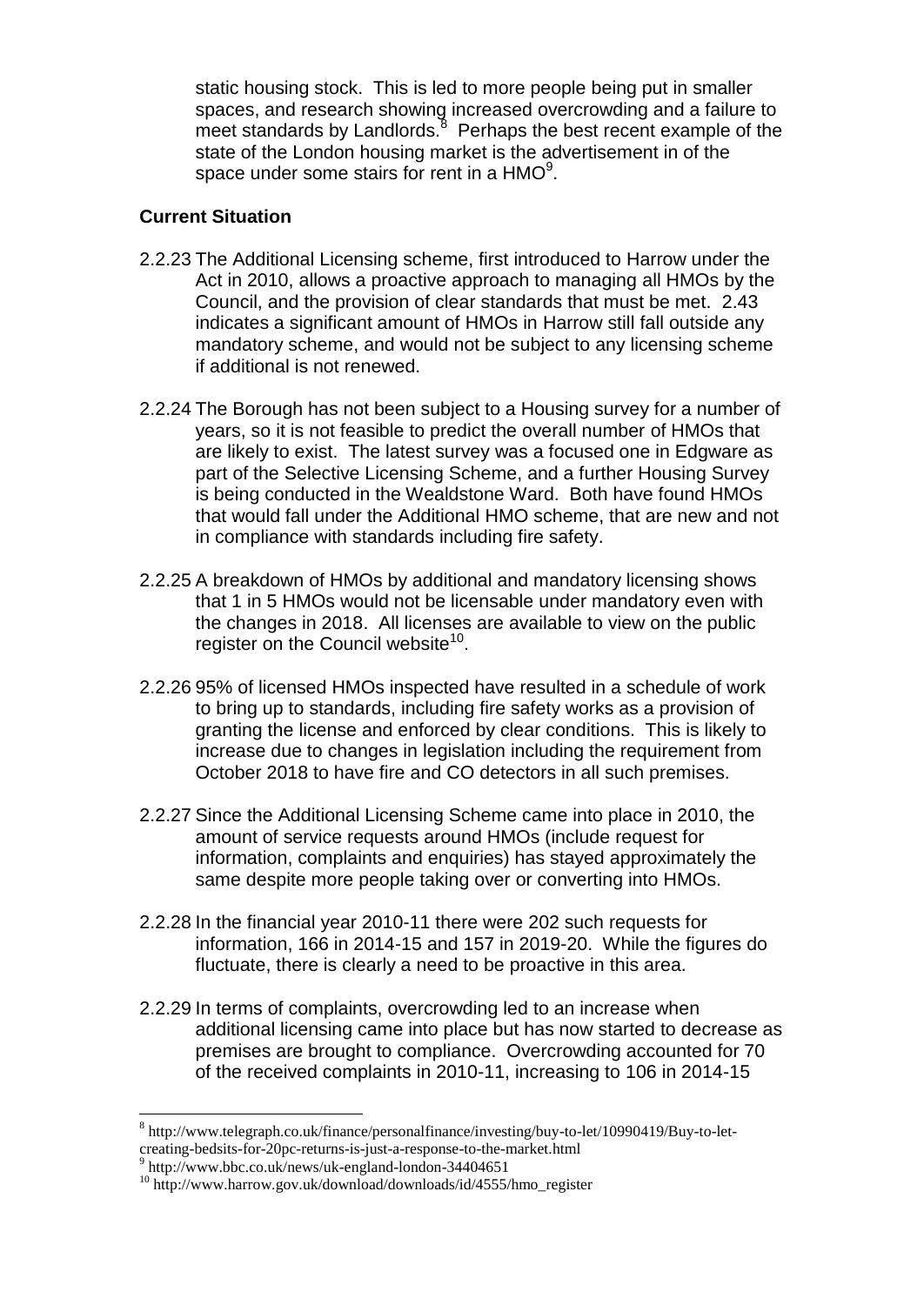and registering 80 in 2019/20. Evidence from officers show that overcrowding through Landlord actions are decreasing, but illegal subletting leading to overcrowding (and therefore a "hidden" sector as we do not receive the complaints) is increasing.

- 2.2.30 The impact of the licensing scheme has seen a positive difference to disrepair complaints, with 417 complaints in 2010-11, reducing to 232 in 2014-15 and 199 in 2019-20. This is not to say that there is less disrepair, but that this issue is being proactively addressed rather than waiting for complaints.
- 2.2.31 Overall, there is a demand on the service to address the increased amount of HMOs that are arising through necessity in the Borough. Officers are finding that the majority of these are two storey houses built originally for single family occupancy, and therefore not naturally meeting the legal requirements set out for HMOs, especially in terms of fire safety. As previously stated, such premises are at a greater risk from death by fire than normal occupied houses.
- 2.2.32 Over the last 3 years, Harrow has experienced a large number of sublet premises reported to the Council, including single family occupancies let to multiple families / individuals. This is well documented, including in the national media previously<sup>11 12</sup> and is ongoing.<sup>13</sup>
- 2.2.33 Additional Licensing has allowed such issues to be addressed quickly and efficiently, including the benefit of additional enforcement options that come with such a scheme. This has included controlling the maximum number of occupants that can reside at the premise in order to control overcrowding and maintain basic standards.
- 2.2.34 Additional Licensing has made it easier for the Council to identify and work with those landlords whose management and / or accommodation standards are inadequate, by placing the onus on landlords to identify themselves. And it has enabled the Authority to create a comprehensive database of properties including HMOs to allow improved communication and identification of issues.
- 2.2.35 The Additional HMO Licensing Scheme has also assisted in allowing the Authority to address some of its high-risk premises that fall outside Mandatory Licensing and would otherwise not require any proactive approach.
- 2.2.36 The spread of HMOs currently covered by Additional Licensing is across the whole Borough and not centred around any one area, leading to a Borough wide designation to ensure that the potential risk

1

<sup>12</sup> http://www.iharrow.com/council/harrow-council-uncovers-bed-in-shed-tenants-paying-165week/

<sup>&</sup>lt;sup>11</sup> http://www.dailymail.co.uk/news/article-2572749/Thermal-imaging-camera-reveals-shockingextent-illegal-beds-sheds-housing-immigrants-built-rogue-landlords.html

<sup>&</sup>lt;sup>13</sup> http://www.harrowtimes.co.uk/news/12967792.Homeowners\_and\_shopkeepers\_to\_be\_prosecuted/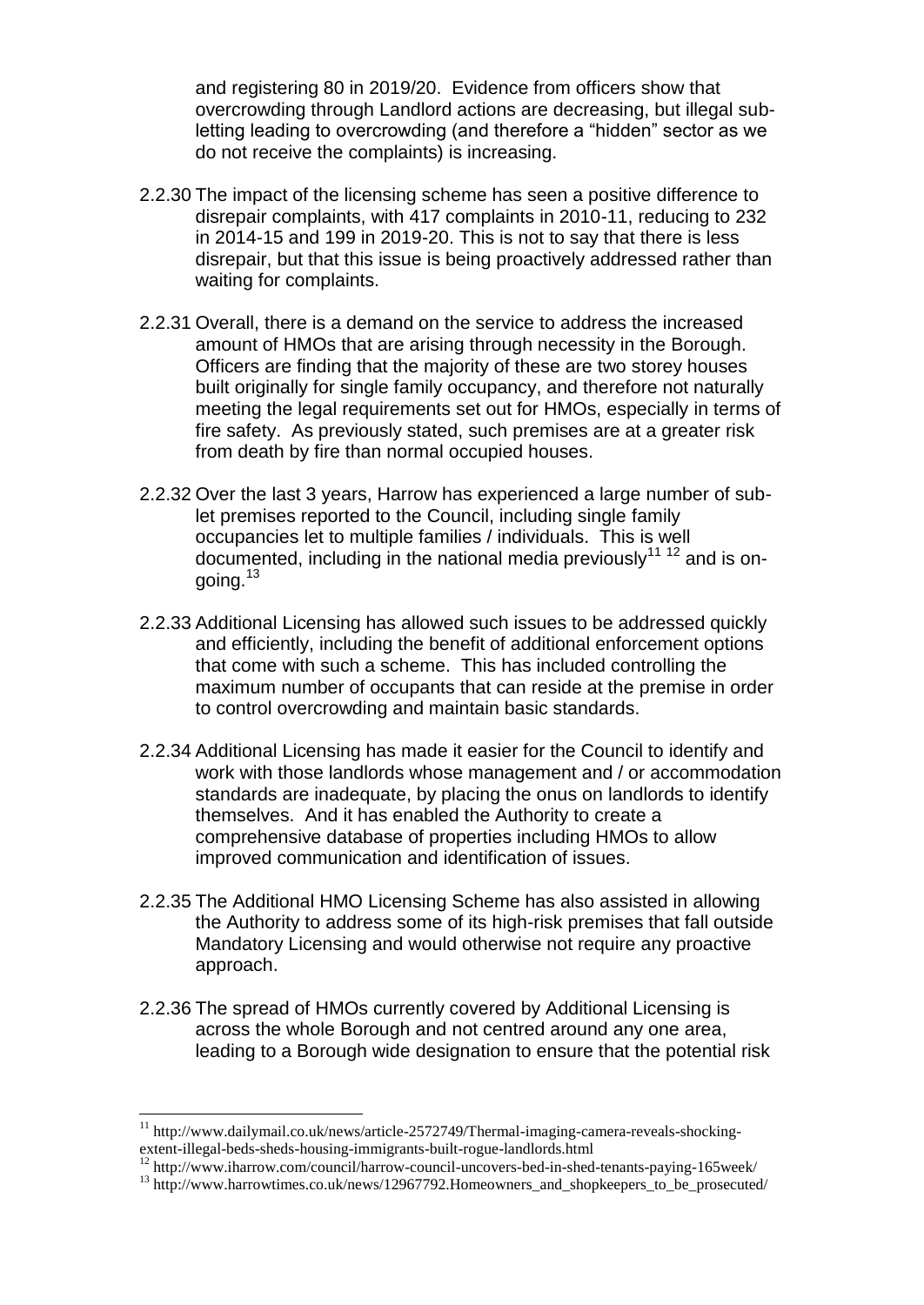caused by such premises is consistently and appropriately addressed across all similar premises.

- 2.2.37 This is shown in the number of suspected HMOs which has increased by 465% over the last 5 years, but across all wards. This data is based on complaints / reports to the Council in this period.
- 2.2.38 Based on the above, the Authority does consider that problems have arisen and are likely to continue to arise within this sector in Harrow.

### **Consultation**

#### **Take reasonable steps to consult persons who are likely to be affected by the designation**

- 2.2.39 There is a statutory requirement on the Council to carry out consultation with stakeholders on introducing or renewing the scheme.
- 2.2.40 To maximise publicity of the scheme, the following steps were taken:
	- Officers email signatures contained a link to the consultation;
	- Posters around the whole of the Borough with details and how to comment; and
	- Letters and emails to all landlords, managing agents and letting agents advising them of the consultation.
- 2.2.41 Consultation began on  $3<sup>rd</sup>$  September 2020 and continued until 12<sup>th</sup> November 2020. It included online consultation overseen by the Community Engagement Team. This included consulting with neighbouring Boroughs, including Barnet Council who additionally advertised Harrow's consultation on their website.
- 2.2.42 A second consultation took place from  $15<sup>th</sup>$  January 2021 and continued until 26<sup>th</sup> March 2021 in order to maximise responses to renew the scheme, due to lack of initial responses and to ensure we had covered all necessary parties. This included expanding the consultation on other internet platforms including London Properties, as well as addressing previous issues highlighted in the first consultation.
- 2.2.43 The consultation responses are found in **Appendix C,** including comments made to the proposal to renew the scheme, a separate letter and comments from a representative of managing agents.
- 2.2.44 In respect of the first consultation, the Council received a total of 23 responses, 21 being residents (20 owner occupied and 1 council tenant) and 2 landlords. 91% of those participating were not landlords, 18 people answered the question around continuing the scheme of which 89% (16) were in favour.
- 2.2.45 The second consultation received 87 new responses which were from landlords and landlord bodies. 87% (68) of those answering stated they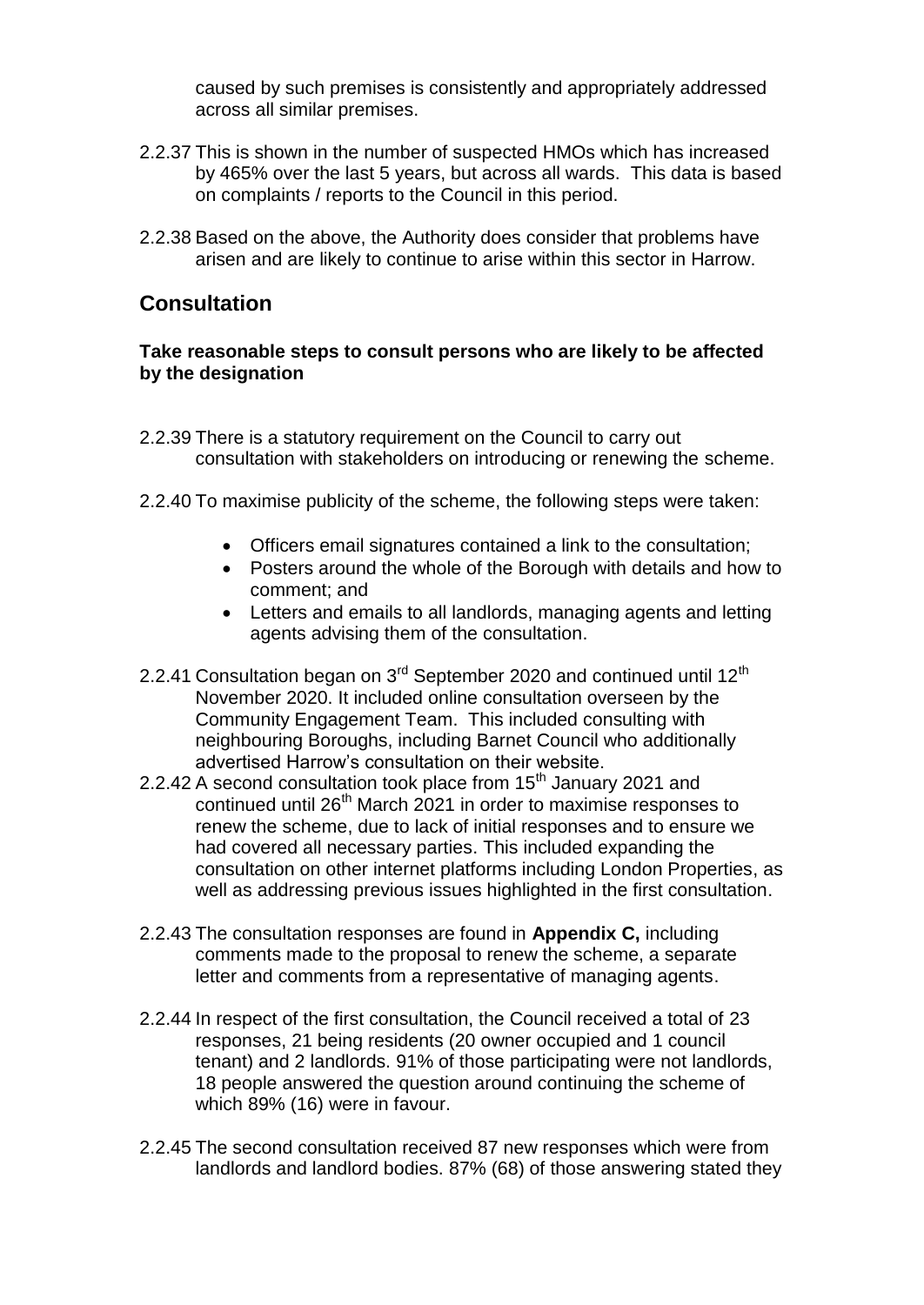were landlords, 81 answered the question about continuing the scheme of which 74% (60) said no. This is to be expected as the burden of any licensing rests on the landlords involved.

- 2.2.46 Overall, 110 people responded, 64% being landlords. Overall, Landlords were against the renewal of the scheme, but split in terms of ensuring HMO standards were imposed (e.g. conditions). This compared to the majority of other respondents being in favour of introducing the renewal, and 45% of all respondents being in favour of imposed standards
- 2.2.47 Despite two consultations taking place and advertising on numerous media streams. The numbers responding to the proposal for the renewal of the Additional Licensing Scheme were low and even lower for landlords, considering the amount of current licensed premises in Harrow. However, the main complaint from those opposing the renewal, were mainly landlords, it was felt that it was another "tax" rather than a scheme to ensure safety and standards for premises within Harrow.

#### **Consistent with Housing Strategy**

#### **Ensure it is consistent with the Authority's overall housing strategy**

- 2.2.48 A person's home can have a major impact on their quality of life and general health and wellbeing. It plays a key role in sustaining communities. Everyone wants to live in a home that is warm, dry, secure, affordable and suitable for their needs.
- 2.2.49 The Council's Housing Strategy (2019-2024), found at [https://www.harrow.gov.uk/downloads/file/26993/housing-strategy-](https://www.harrow.gov.uk/downloads/file/26993/housing-strategy-2019-with-heading)[2019-with-heading,](https://www.harrow.gov.uk/downloads/file/26993/housing-strategy-2019-with-heading) sets out the Council's strategic housing aims and highlights in particular the increasing importance of the private rented housing sector in meeting housing needs. Additional Licensing fits into the objectives set out in the strategy being:

|         | <b>Housing Strategy Objectives</b>                          | <b>Objectives</b> | <b>Private Sector Housing</b>                                                                                           |
|---------|-------------------------------------------------------------|-------------------|-------------------------------------------------------------------------------------------------------------------------|
|         | 1. Prevent and tackle<br>homelessness and rough<br>sleeping |                   | 1. Increase the supply of<br>privately rented<br>accommodation, including<br>bringing empty properties<br>back into use |
| to move | 2. Promote realistic housing<br>options for people who need |                   | 2. Enable and enforce better<br>housing conditions in the<br>private sector.                                            |
| Harrow  | 3. Prioritise new homes for<br>people living or working in  |                   | 3. Meet the needs of<br>vulnerable households living<br>in the private sector.                                          |
|         | 4. Increase the supply of                                   |                   |                                                                                                                         |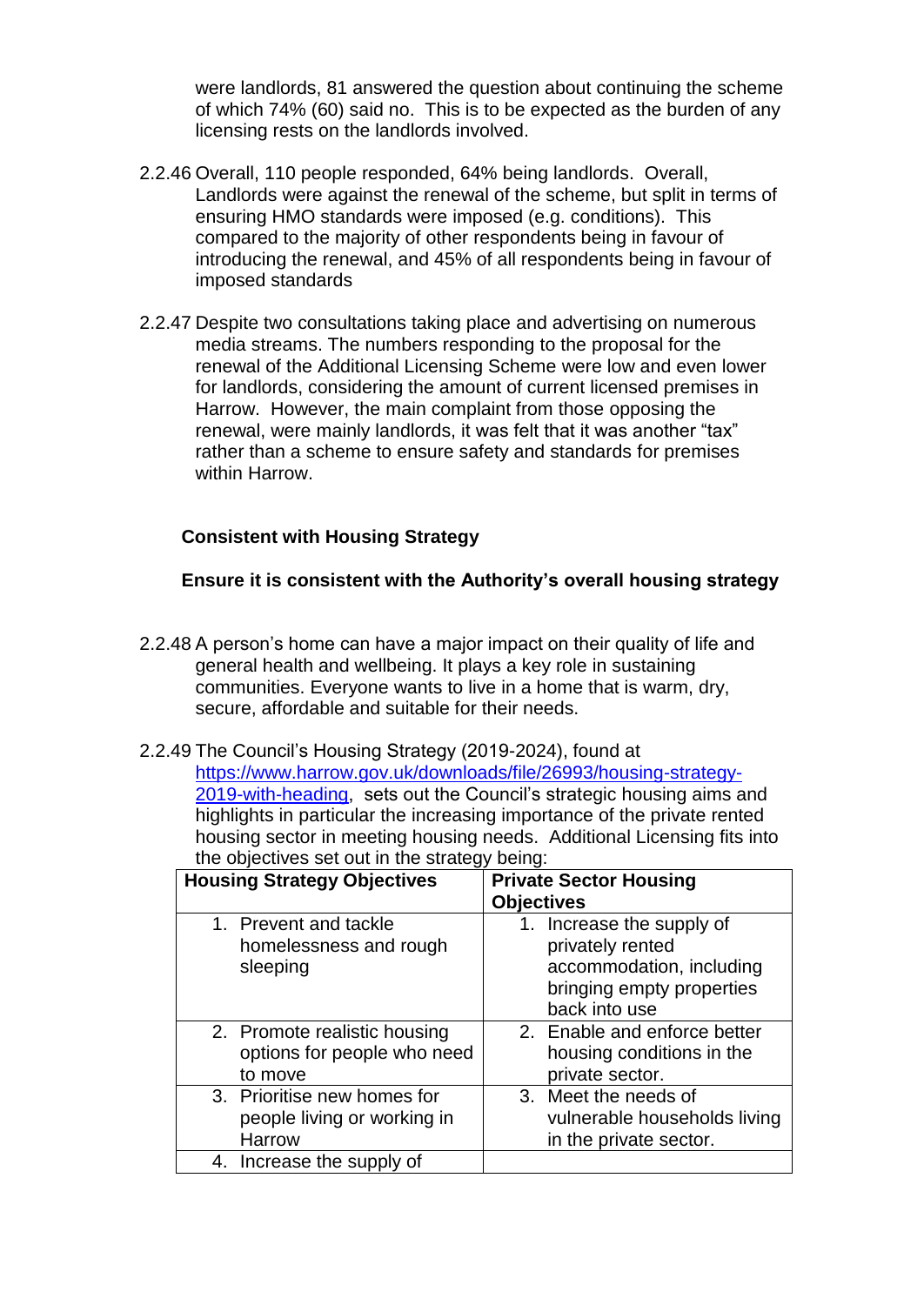| affordable homes to rent<br>and buy                                             |  |
|---------------------------------------------------------------------------------|--|
| 5. Meet the needs of older and<br>vulnerable residents                          |  |
| 6. Improve quality and<br>standards, especially in the<br>private rented sector |  |

- 2.2.50 The Housing Strategy clearly sets out that "Successfully addressing issues of property management and standards as well as supply within the private sector relies on the abilities of a number of agencies to work together" and that includes working with landlords and applying a consistent standard across the sector.
- 2.2.51 Housing Services, Environmental Health (Residential Licensing, Enforcement), Building Control and Planning work together to improve quality and standards in private sector housing, particularly in the private rented sector. The Private Sector Strategy Steering Group meets on a quarterly basis to discuss strategic issues relating to private sector housing and agree necessary actions. This includes overseeing the licensing regime for the private rented sector.

#### **Co-ordinated Approach in Connection with Homelessness, empty properties and ASB affecting the Private Rented Sector**

- 2.2.52 The licensing of Houses in Multiple Occupation is just one aspect of the Public Protection Service, who also oversee the Anti-Social Behaviour Team, inspection of all rented accommodation and enforcement of environmental issues (e.g. fly tipping caused by persons including tenants).
- 2.2.53 Key to the success of the service, and such schemes as Additional Licensing, is partnership working and for that reason Officers meet regularly with the Council Housing Service to ensure a consistent approach to Homelessness, empty properties and emergency accommodation.
- 2.2.54 It is through such schemes as Additional Licensing that standards of properties are proactively improved and maintained, providing a better standard and quantity of housing stock to be used to address issues.
- 2.2.55 Additionally, the Residential Licensing Unit of Public Protection is one of the key partners addressing the "beds in sheds" issue that Planning Enforcement lead on.

## Options considered

2.2.56 Section 57 of the Act sets out the requirement that Councils must have considered other potential courses of action available to provide an effective method of achieving the objective or objectives that the designation would intend to achieve.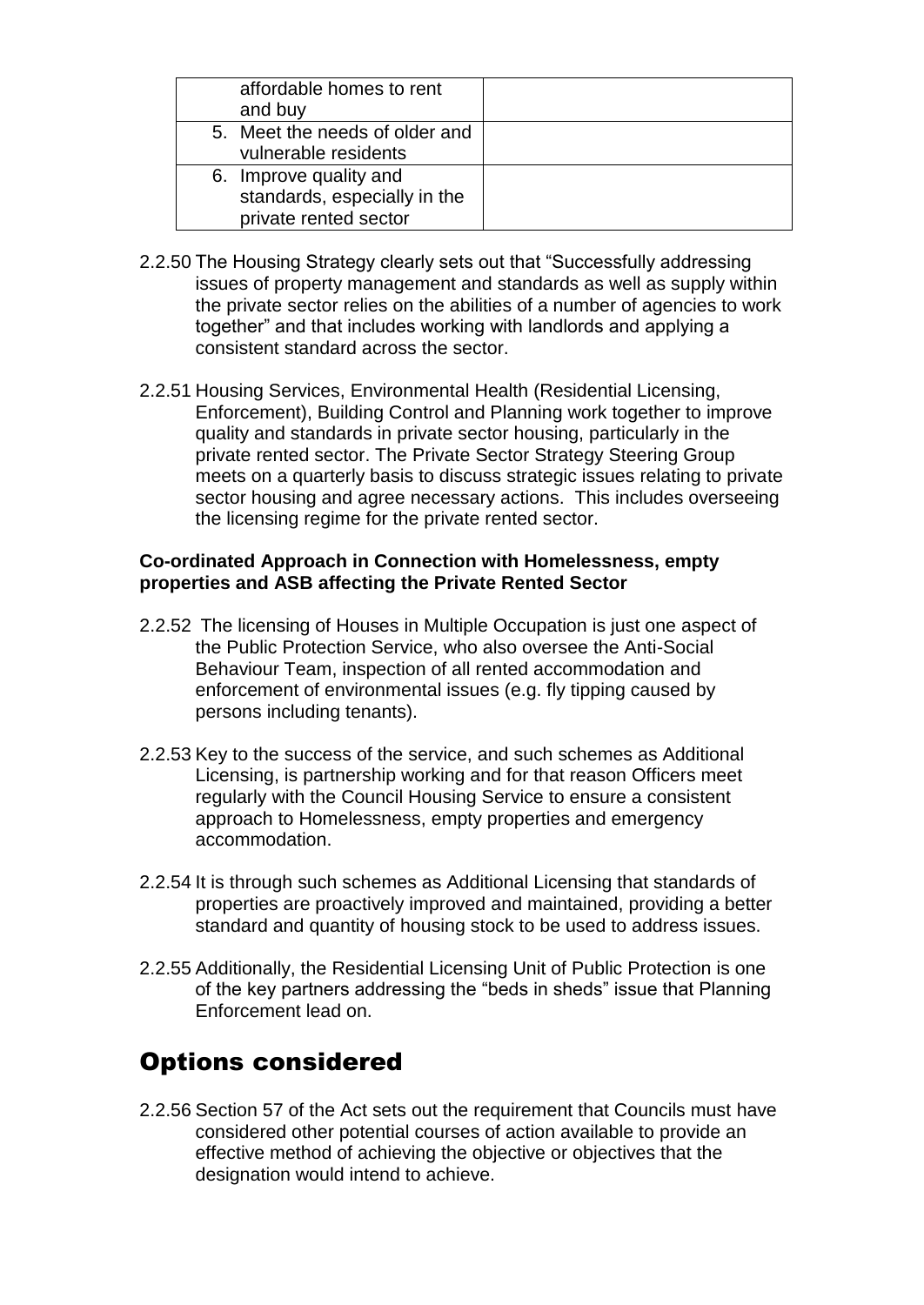2.2.57 At all points, the authority continues to have due regard to legislative requirements as well as related codes of practice and guidance in relation to the Housing Act 2004, and any other relevant legislation.

#### **Do Nothing**

- 2.2.58 Evidence has shown that the majority of Houses in Multiple Occupation in Harrow fall outside the remit of Mandatory licensing due to their size rather than number of occupants affected.
- 2.2.59 The running of an additional HMO licensing scheme under the Act since 2010 has shown that the need to maintain standards in the Houses in Multiple Occupation remains across all storeys of HMO with an increase of premises in this area due to demographic and economic pressures.
- 2.2.60 The Additional Licensing scheme puts in place clear, set standards that are advertised and consistent, ensuring that the risk across Houses in Multiple Occupation is addressed. It also places an emphasis on proactive application by landlords, which the majority do, allowing Officers to focus resources on those operating outsides of the scheme.
- 2.2.61 While basic statutory standards can be enforced without a scheme, this would be on a reactive, complaint-based process that does not lead to a consistent standard of protection to tenants, nor provision of clear standards for landlords to refer to. This will lead, even inadvertently, to new premises not meeting the statutory requirements.
- 2.2.62 It is therefore more bureaucratic and costly for good landlords to have to be reactive in dealing with issues that the scheme would equip them to deal with at the time of licensing.
- 2.2.63 In line with Council commitments and requirements of putting the community first, and protecting the vulnerable and families, doing nothing is not an option.

#### **Mandatory Licensing**

- 2.2.64 Mandatory licensing refers to the licensing of Houses in Multiple Occupation (HMO) where the premises are occupied by five or more people who form two or more households. This licensing regime has been in place in Harrow (and nationally) since 2006, but only covers a small portion of the HMO sector, especially in Harrow due to the nature of the housing stock and occupancy which tends to be less than 5. Even if additional licensing was not renewed, this Mandatory Licensing would still take place.
- 2.2.65 Mandatory Licensing can ensure that standards are in place for specific, individual premises but does not apply to all HMOs. Therefore, the use of this Mandatory Licensing regime alone would not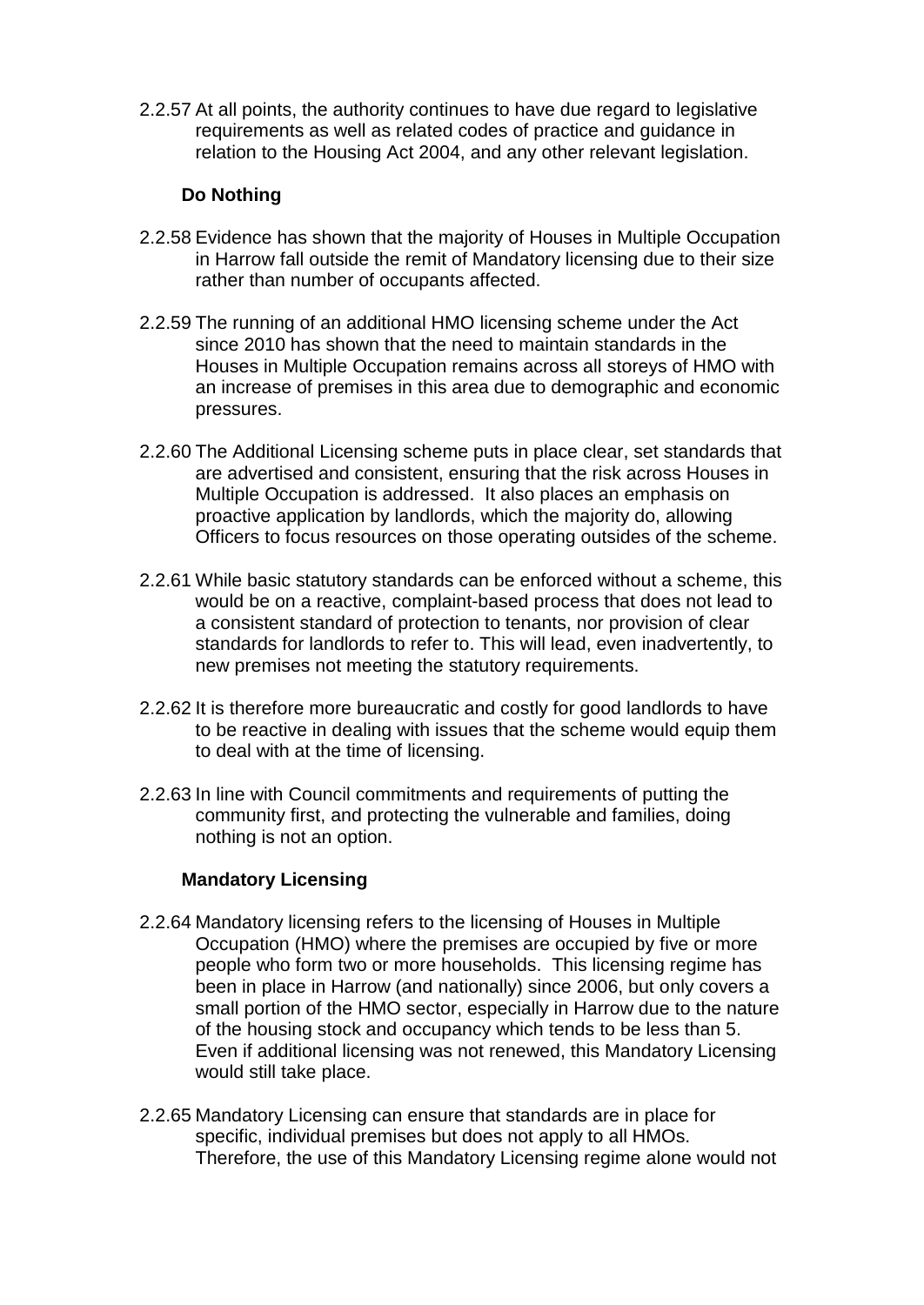meet the objectives of ensuring all high-risk housing is addressed. It will not affect HMOs that do not meet the definition above.

#### **Borough Wide Designation under Selective Licensing (which covers all rented properties, not just HMOs)**

- 2.2.66 Some councils have adopted Borough Wide Selective Licensing schemes, as seen in The London Borough of Newham, which requires all private rented premises in the Borough to be licensed. Harrow has been keen to ensure that such a scheme is used only where it is required for a targeted approach, and in line with legal requirements. Additionally, it is important that there is a clear evidence base to support any scheme in terms of effect on an area.
- 2.2.67 It should be noted that there has been widespread support for Selective Licensing on a wider scale within the borough, but this in itself cannot be evidence to justify introducing a wider scheme. Additionally, all areas will probably suffer from aspects of anti-social behaviour linked to private rented accommodation, but it is imperative that a proportionate, evidenced approach is taken to target and tackle areas.
- 2.2.68 It is therefore unreasonable, and would not stand up to scrutiny, to introduce a Borough wide scheme for the purposes of capturing all private rented sector premises including those HMOs that fall outside of the mandatory licensing scheme.
- 2.2.69 While Selective Licensing will be looked at as an option in areas that meet the requirements, this would lead to a lot of Houses in Multiple Occupation not being captured that are outside of those areas, and therefore not subject to the same standards.
- 2.2.70 This option therefore not viable due to a lack of Borough wide evidence to justify it at present, and inconsistency of approach if used to address HMOs.

#### **Accredited Landlord Scheme**

- 2.2.71 There are national accredited landlord schemes in operation that put in place a consistent standard and lead to improved standards of accommodation. While such schemes are valuable, it is imperative that all landlords in an area engage in improving it. Such a scheme is voluntary and so take up is variable. Therefore, it is felt that a more intensive intervention is required, making it mandatory on all landlords to comply with conditions in order to address the problems being experienced in the area.
- 2.2.72 As part of the additional licensing scheme, it is proposed that a £75 discount is applied to the initial application if the landlord is a member of an accredited scheme. This recognises the actions of landlords to be proactive in approach and already have signed up to agreed set standards.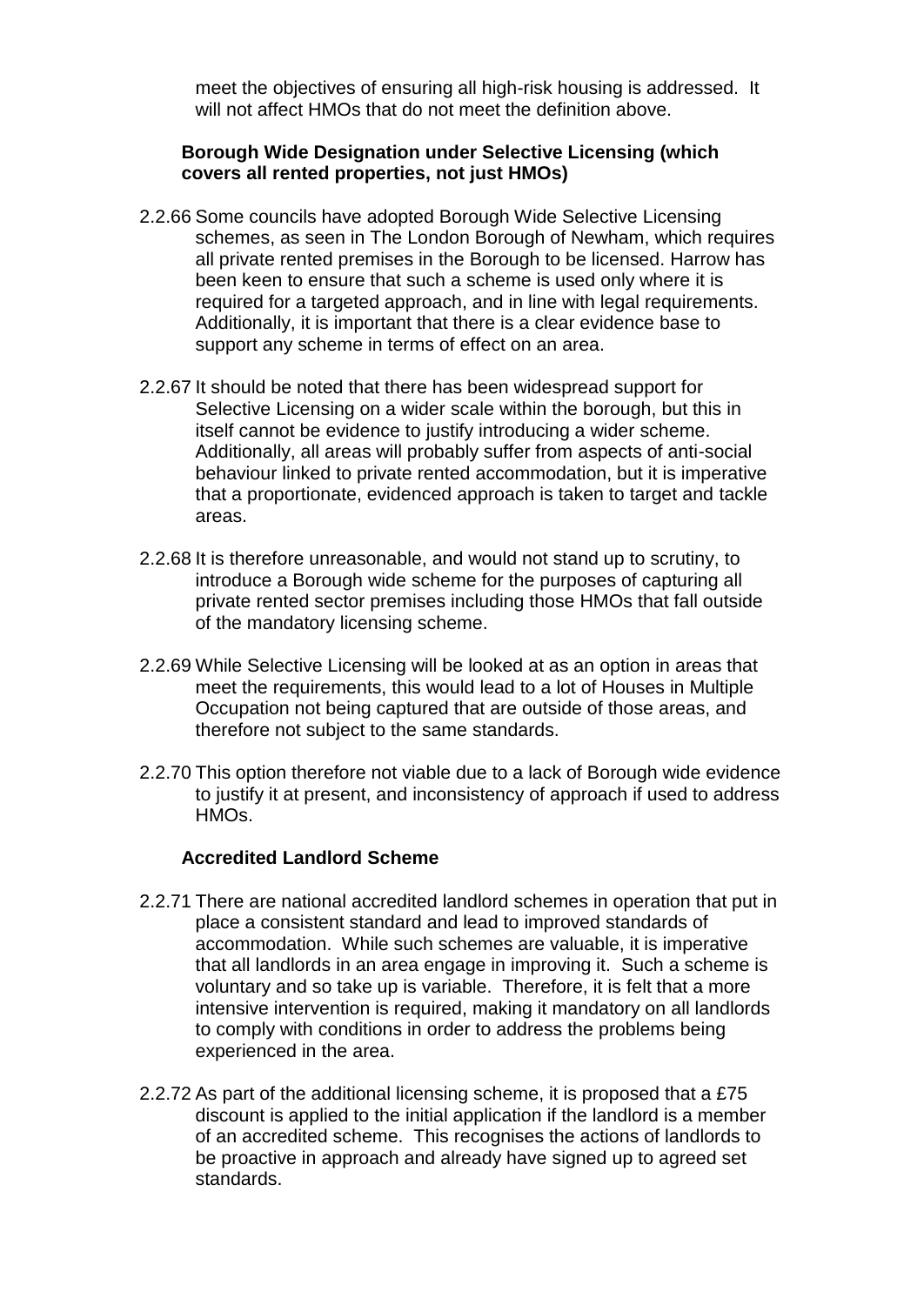- 2.2.73 This option is already in place, but merely compliments licensing and does not address the wider issues that additional licensing is expected to help with.
- 2.2.74 Harrow does not currently run its own accredited landlord scheme but does recognise others that are in place.

#### **Action Against Individual Cases**

- 2.2.75 The Housing Act 2004, and relevant regulations including those covering management, do allow enforcement action against private rented accommodation including HMOs.
- 2.2.76 Enforcement powers under Part 1 of the Housing Act 2004 are designed to effectively deal with hazards within a property and though effective at getting landlords to remedy such hazards, it does not offer a wider strategic procedure approach.
- 2.2.77 The issue with reliance on these powers is that it affects property and / or person specific issues and does not necessarily address wider issues such as poor standards. However, enforcement action, including prosecution, may have some deterrent effect for other landlords.
- 2.2.78 It should be noted that while this action is available, it is a reactive action against a problem that exists rather than a proactive approach to prevent it happening in the first place. As a result, such action can be time and resource intensive rather than having clearly defined minimum standards that are proactively set under a licensing scheme.
- 2.2.79 This option is already in place but has localised effect on its own and would not achieve the same outcomes as an Additional Licensing Scheme.

#### **Special Interim Management Order**

- 2.2.80 A Special Interim Management Order transfers the management of a residential property to the local housing authority for a period of up to 12 months and can only be made if approved by the First-Tier Tribunal (Property Chamber).
- 2.2.81 These orders are used to address matters of anti-social behaviour emanating from a property that the landlord is failing to take appropriate action to deal with. The order is then made to protect the health, safety or welfare of persons occupying, visiting or engaged in lawful activities in the locality of the house.
- 2.2.82 These are strong powers to deal with isolated individual problems of individual anti-social behaviour which nevertheless seriously impact upon the community.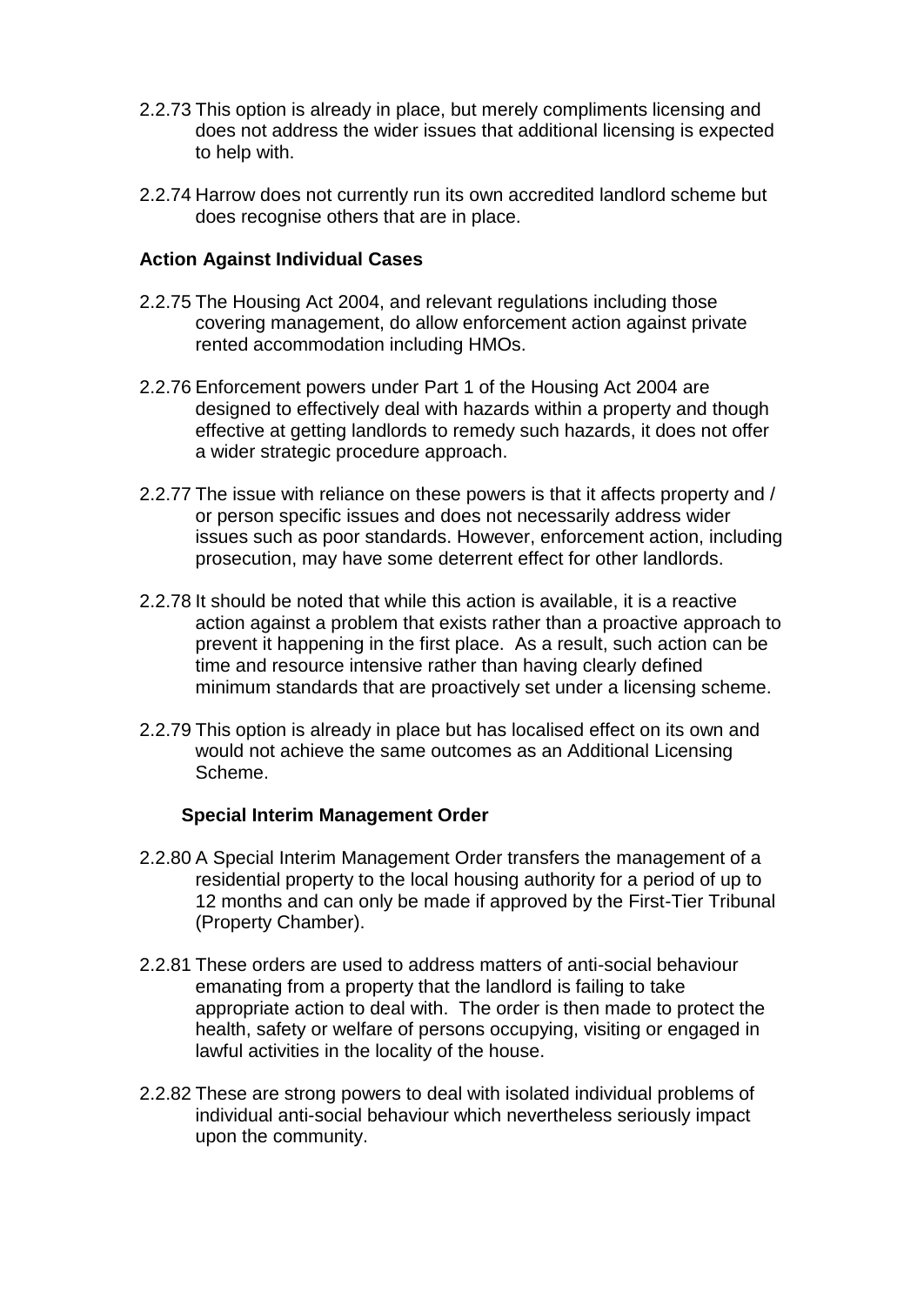2.2.83 This process would not address standard conditions, such as space standards, kitchen facilities and so forth, that Additional Licensing covers. It can be used in conjunction with additional licensing where a focused approach is needed. This option is already in place but has localised effect on its own and is a very costly process due to taking on the management of a property to stop issues related to that property only.

### **Landlords Forum(s)**

2.2.84 The council has been hosting landlord forums for years which have shown a lot of interest from landlords and is a great way of exchanging information and educating our landlords who operate in the borough but this does not offer a comprehensive, structure for managing private rented properties and tenants and offers no enforcement to ensure that such a structure is adhered to. Unfortunately, this year, such a forum was not possible due to covid-19.

#### **Conclusion of Options**

- 2.2.85 Therefore, based on the above options, there are a number of options that can be, and are, used to improve the rented sector, but the use of Additional Licensing will proactively address the most common highrisk premises found within the Borough.
- 2.2.86 The lack of an Additional Licensing scheme would mean that premises previously covered would have a lower standard to comply with compared to those subjected to mandatory licensing, though the risk factor remains high due to occupancy levels. For example, a 3 storey HMO with 5 unrelated people would require licensing, but a 3 storey HMO with 4 people would not, and would have different, lower, standards.
- 2.2.87 The renewal of such a scheme ensures a consistent safe standard across Harrow's HMOs and also clearly sets the standards for any person who intends to start the operation of any type of HMO to ensure the safety and welfare of tenants from day one.

## **3. Objectives and outcomes of an Additional licensing scheme**

- 3.1 The purpose of an Additional HMO Licensing scheme is to ensure the safety of premises that are high risk, mainly due to occupation levels and to allow this to be carried out in a proactive way.
- 3.2 Harrow has unfortunately witnessed increasing issues with housing standards over the last few years, especially in terms of overcrowding and inappropriate letting of premises (e.g. "Beds in Sheds"), which has led to increased environmental and ASB issues. This has included increased fly tipping due to lack of suitable numbers of bins for the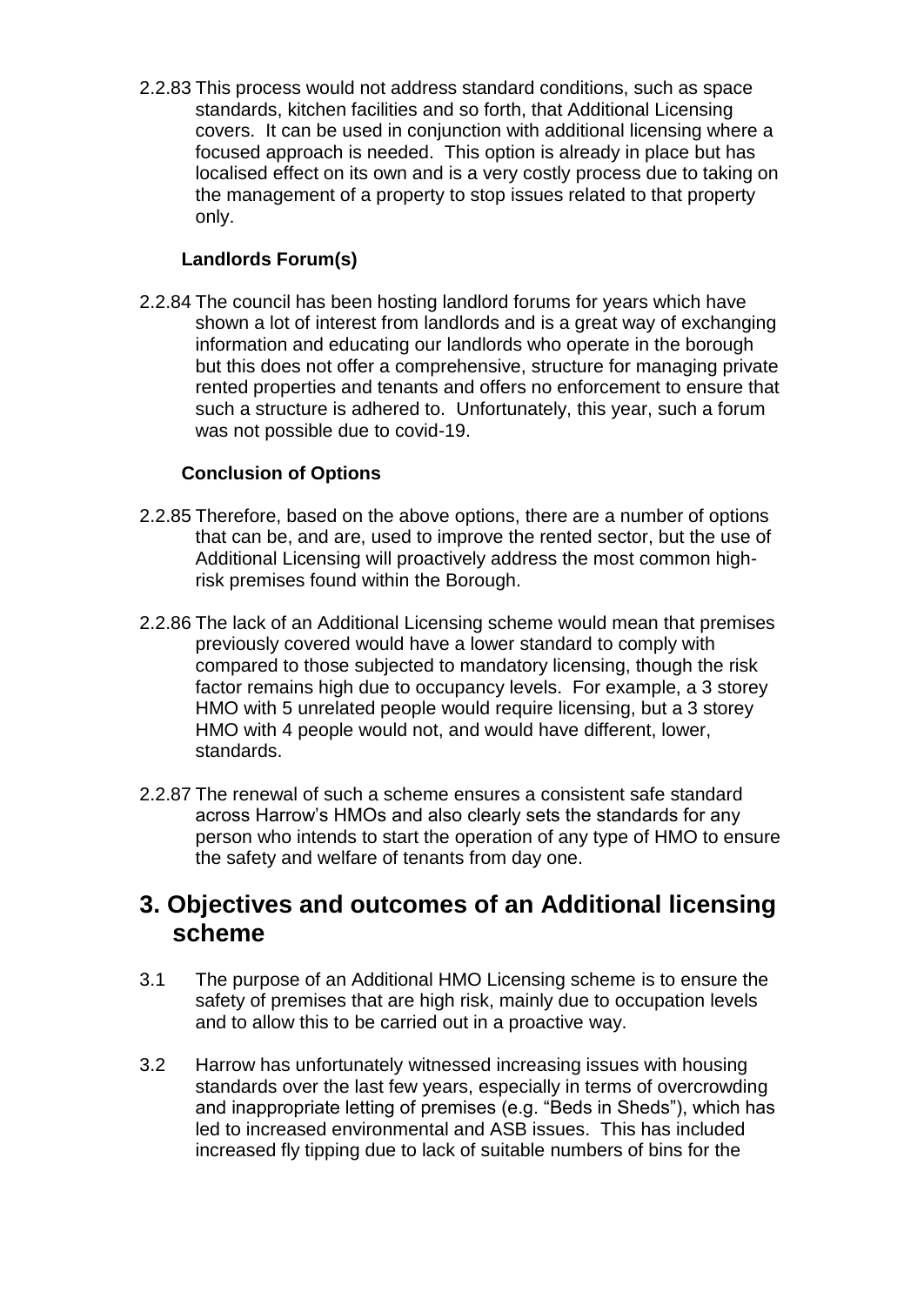occupants in place. The majority of these issues are directly linked to premises that fall within the definition of Houses in Multiple Occupation.

- 3.3 By renewing Additional Licensing, the Council can continue to put in place proactive measures to address potential tenant issues as well as ensure suitable conditions are provided at premises to maximise the potential to prevent or address poor conditions and safety. It places the onus on landlords to identify themselves as the responsible owner and lessen the need for reactive and resource intensive Officer approach.
- 3.4 With the use of a clear licensing regime, it will continue to bring confidence to the private rented sector within the Borough, with all parties understanding the standards that all HMOs will operate to.
- 3.5 Encouragement is given to good landlords with a discount being offered for membership of a recognised accredited landlord scheme.
- 3.6 For the vast majority of landlords that the Council encounters in terms of non-compliant premises, the problem tends to stem from a lack of understanding of standards or inexperience of managing a premise. Additional Licensing, in conjunction with educational work that officers routinely carry out, will aid in setting down clear guidance and standards to assist rather than penalise, and help the landlord and tenants.
- 3.7 For "rogue" landlords, the renewal of the Additional Licensing Scheme introduces elements that discourage their activities. The licensing scheme allows a sanction that is would not otherwise be available, being that a landlord that operates without a licence can be made, by Court Order, to repay rent paid in respect of the unlicensed premise. Additionally, it will discourage the approach to use all available space, regardless of suitability, to house tenants to put money before safety.
- 3.8 The Licensing scheme also introduces powers to reject applications based on the "fit and proper person" test, for instance a Landlord who has previously been convicted for housing offences, to ensure responsible management of this type of premise.
- 3.9 Overall, additional licensing aims to improve premises conditions in an area of high risk, being multiply occupied premises. It will aid in protecting the welfare of tenants, provide confidence in the rented sector, and put clear standards in place for the good of all allowing all landlords of HMOs to understand the clear standards that apply. This, as well as targeted enforcement against rogue landlords, will help ensure a fair playing field in that area to encourage good landlords to operate.
- 3.10 The Council and its partners have an excellent track record of multiagency working and ensuring a co-ordinated approach in dealing with homelessness, empty properties and anti-social behaviour. This has included the housing survey of Edgware and Wealdstone to identify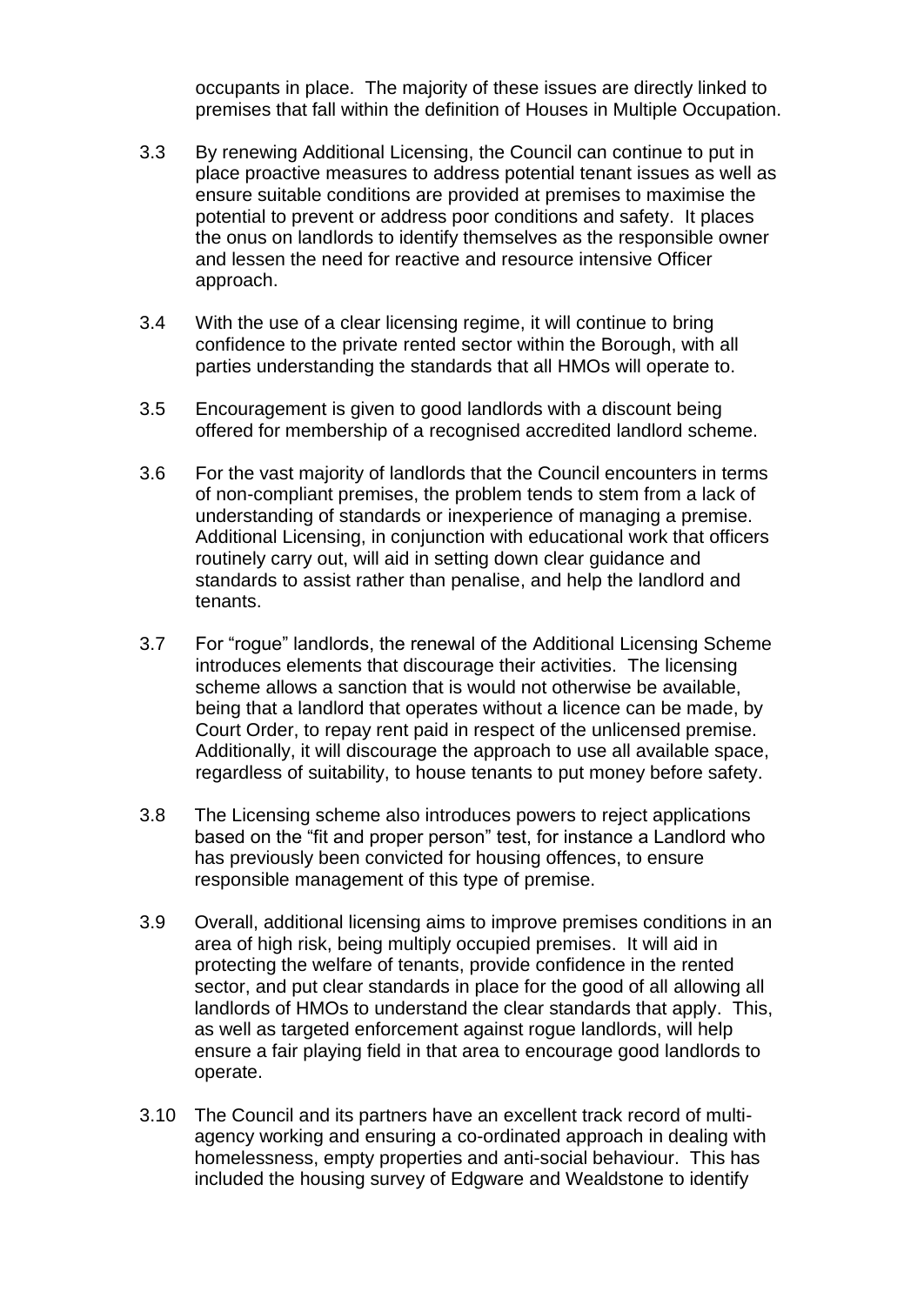such issues, as well as partner visits to areas of concern on a regular basis.

3.11 Public Protection also benefits from having all necessary enforcement agencies under one service, including Licensing, Environmental Health, ASB and Environmental Compliance. This provides a co-ordinated approach in dealing with matters affecting residential premises, supported by schemes such as additional HMO Licensing.

#### **Aims:**

To ensure:

- 1. A regulated standard of management and condition of private rented multiply occupied properties, setting clear standards to ensure safe, compliant premises;
- 2. Protect tenants, especially those that are classed as vulnerable;
- 3. Aid landlords in understanding their legal obligations and help provide sustainable accommodation;
- 4. Benefit those who live next to HMOs; and
- 5. Harrow to be considered an attractive area to live and work, which can result in improved economic future for local businesses including landlords.

### **Objectives:**

A reduction in:

- 1. Rogue landlords;
- 2. ASB;
- 3. Environmental non-compliance (e.g. fly tipping);
- 4. Fire incidents related to Houses in Multiple Occupation;
- 5. Illegal conversions;
- 6. Detrimental effect on an area due to badly managed and poorly maintained properties;
- 7. Overcrowding; and
- 8. Sub-letting.

## 4. **Renewal Procedure**

- 4.1 Should the designation be agreed to renew the scheme, a 3-month period will be in place in line with legislation where licensing does not take place. This period will be used to advertise the new designation, as well as the standards that apply and the fee structure.
- 4.2 The current designation has naturally ended in March 2021, and the new designation will come into place after a 3 month statutory period if approved by Cabinet. The 3-month statutory period is set out in the Housing Act 2004 and in line with The Licensing and Management of Houses in Multiple Occupation and Other Houses (Miscellaneous Provisions) (England) Regulations 2006.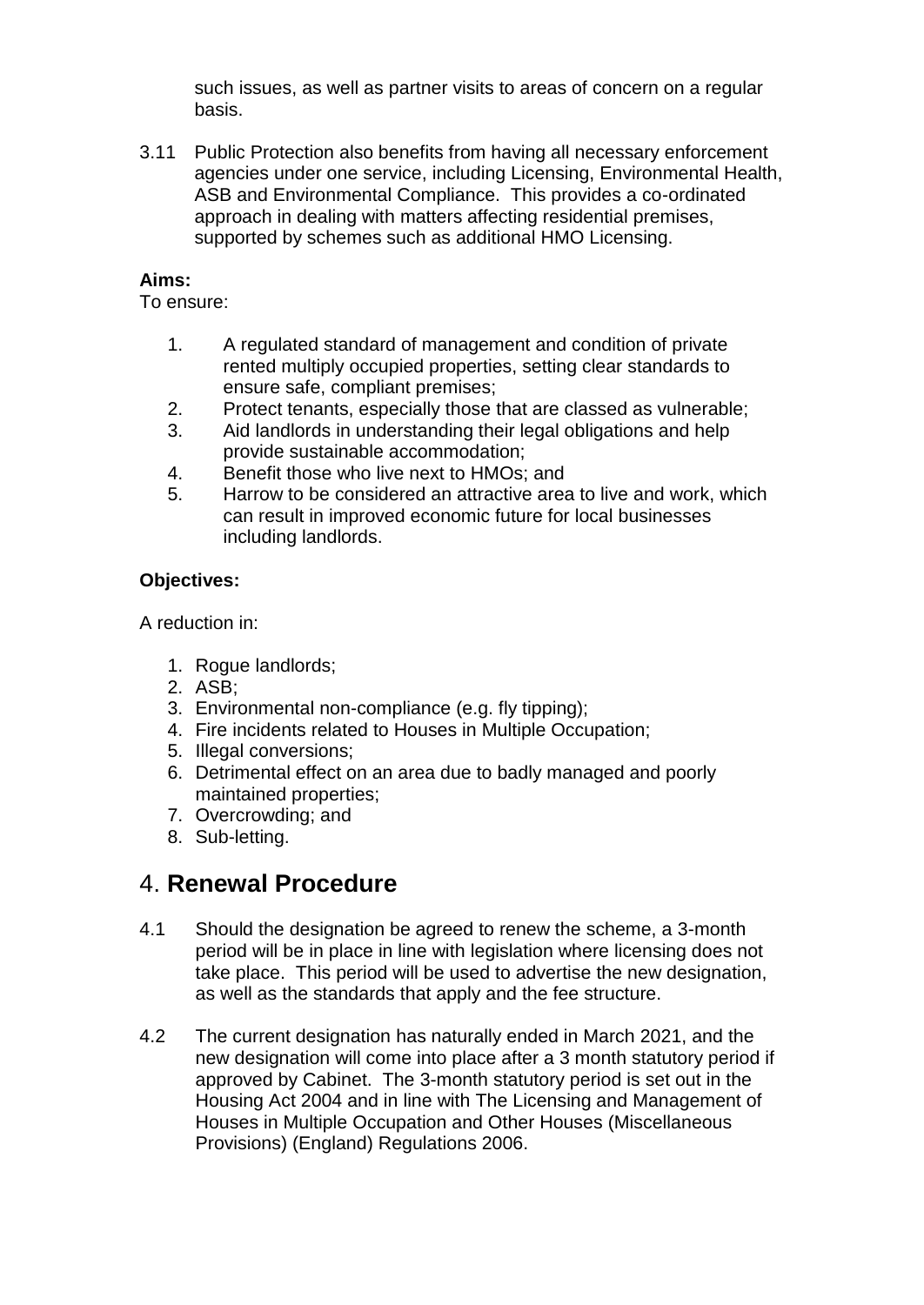- 4.3 This break is being used to reassess HMO standards being operated in Harrow and to specifically address the issues found over the last designation. In these current times, it also allows consideration to covid-19 restrictions to be taken into account.
- 4.4 The HMO standards have been updated to ensure remain relevant and are in place to accompany the new designation when it comes into force. Therefore, a clear break between designations is a sensible option to be able to highlight to landlords the change in any standards linked to the new designation, rather than the impression it is an exact continuation of what was in place.
- 4.5 Additionally, after a low response from the initial consultation, it was felt best to consult again to increase coverage and opportunity to comment. This has led to a delay but felt necessary to ensure a fair process and maximise input. The responses of the consultation are found at **Appendix C**.

# 5. Implications of the Recommendation

#### **Resources**

- 5.1 If (discretionary) additional licensing is not reinstated then this will adversely affect resources as the service would have to react to issues and complaints about HMOs rather than carry on a proactive approach.
- 5.2 The licensing fee is calculated on the basis of self-financing the scheme following the increase in statutory responsibilities introduced due to the Act.
- 5.3 In line with the Licensing and Management of Houses in Multiple Occupation and Other Houses (Miscellaneous Provisions) (England) Regulations 2006 (as amended), any designation must be published in line with the requirements of Regulation 9.
- 5.4 The cost of meeting the publication requirements, including the advertising in two papers, would equate to approximately £10,000 that would have to be met by the Service.
- 5.5 Staffing for the operation of the scheme, including processing of the applications, is already in place and no further staff resources would be required.

### **6. Legal comments**

6.1 The Housing Act 2004 Sections 56 and 57 provides Local Authorities with the power to designate areas within their district, or the whole district, as being subject to an additional HMO licensing scheme in relation to some or all of their HMO properties in that area. These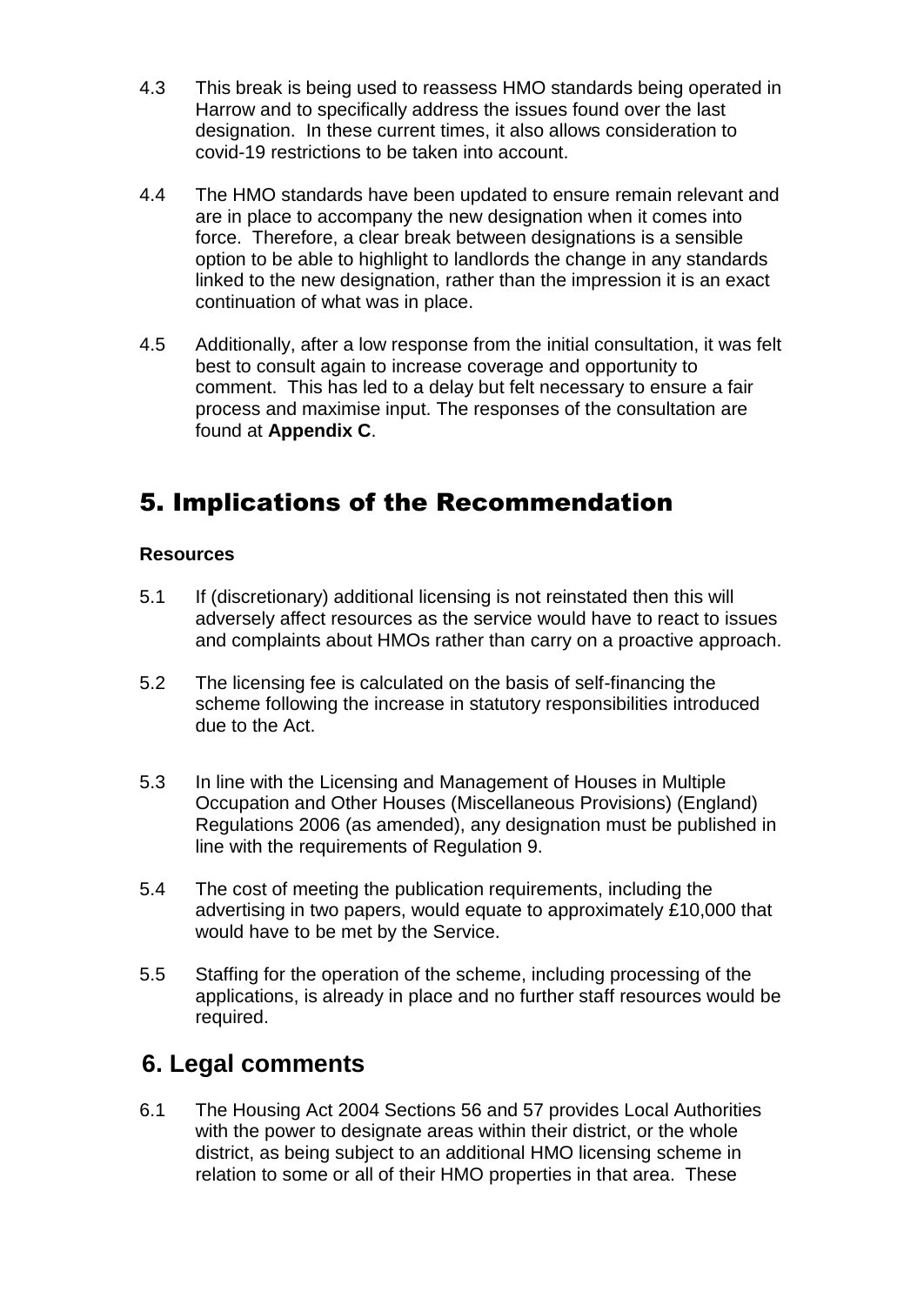HMOs would be those not already subject to the mandatory HMO Licensing that is required under the Act.

- 6.2 Converted properties containing flats, which fail to meet the Building Regulations 1991 can be licensable under an additional licensing scheme. These are referred to as Section 257 HMOs, due to Section 257 of the Act defining them.
- 6.3 The Authority must consider that a significant proportion of the HMOs proposed to fall within the designation are being managed sufficiently ineffectively. Additionally, a ten-week consultation period must take place, and the scheme must be consistent with the Authority's overall housing strategy. This ten-week period is defined under The Licensing of Houses in Multiple Occupation and Selective Licensing of Other Residential Accommodation (England) General Approval 2015.
- 6.4 Once a designation is issued to implement such a Scheme, the designation will only be in force for a period not exceeding 5 years but must be subject to review.
- 6.5 The Licensing and Management of Houses in Multiple Occupation and Other Houses (Miscellaneous Provisions) (England) Regulations 2006, regulation 9 sets out the method by which any designation must be advertised, and people informed.
- 6.6 The Council will therefore ensure all parties stated within the legislation specified in paragraph 6.5 are informed and advised of the impact through a Public Notice in two local newspapers, informative leaflets/letters, the website and landlords forum to be held in the Autumn.

# 7. Financial Implications

- 7.1 Section 63(7) of the Housing Act 2004 states that: *"when fixing fees under this section, the local housing association may (subject to any regulations made under subsection (5)) take into account:*
	- *(a) all costs incurred by the authority in carrying out their functions under this Part, and*
	- *(b) all costs incurred by them in carrying out their functions under Chapter 1 of Part 4 in relation to HMOs (so far as they are not recoverable under or by virtue of any provision of that Chapter)".*
- 7.2 However, the EU Directive and the Provision of Services Regulations 2009 which was subsequently passed states, at Regulation 18(4):

*"Any charges provided for or by a competent authority which applicants may incur under an authorisation scheme must be reasonable and proportionate to the cost of the procedures and formalities under the*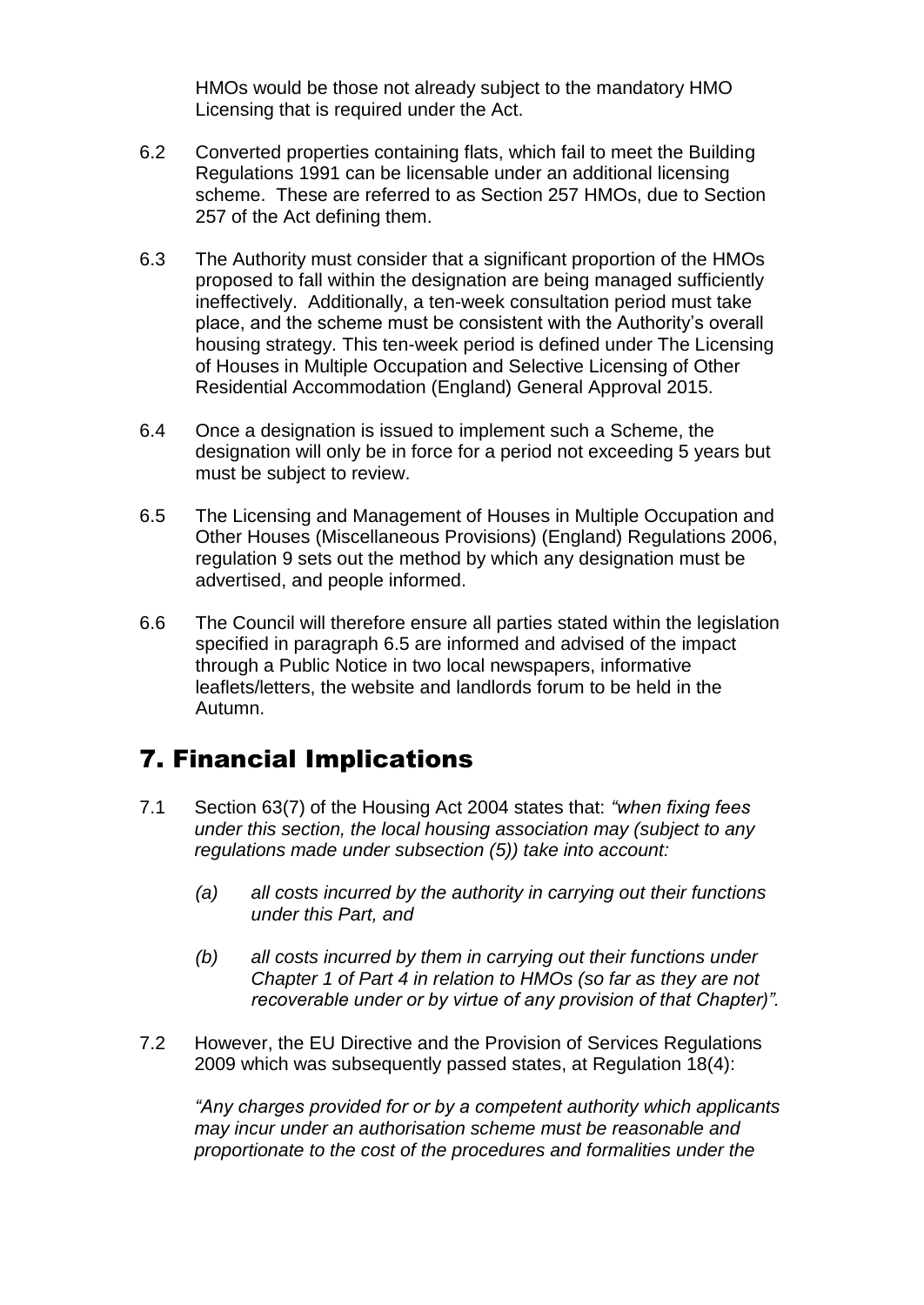*scheme and must not exceed the cost of those procedures and formalities."*

- 7.3 In line with Hemming v Westminster City Council, the fee is split into an administrative and management parts.
- 7.4 Once fees are set, the Council is expected to review its fees and adjust them where necessary to reflect previous deficits or surpluses. It can take into account the cost of administering the licence over a 5-year period.
- 7.5 The fees and charges are reviewed annually and presented to Cabinet for approval under a separate report. HMO licensing fees are included in the fees and charges schedule for Cabinet noting, and they were approved by Full Council in February 2021.
- 7.6 An initial discount of £75 is proposed for landlords who are a member of an accredited landlord scheme. This is in line with recognising that Additional Licensing is to be used in conjunction with other action to improve Houses in Multiple Occupation. Ultimately, the ideal situation would be for the private sector to manage itself, addressing the issues, and the recognition of accredited schemes assists in encouraging this.
- 7.7 A licence will not be issued until a complete application and full payment has been received by the Local Authority, to ensure that costs are covered.
- 7.8 If the scheme is not renewed, reactive work will still need to take place by the Service in receipt of complaints to ensure the safety of Houses in Multiple Occupation, but costs would not be recovered. Additionally, due to not having in place licensing conditions or process, enforcement would be more time consuming and less clear. Overall, it would place a burden on the service.
- 7.9 The only additional cost this renewal would bring to the service would be that incurred in meeting statutory requirements for publishing the designation, if approved. This is estimated at £10K in total and will be met from the service's budget.
- 7.10 In line with requirements, benchmarking of fees and charges takes place regularly to ensure they meet the needs of the legislation as well as do not pose an additional burden to landlords who operate across a number of Authorities. Such benchmarking includes comparison with other London Boroughs, for example at <https://www.hmoserviceslondon.com/hmo-licensing-cost/>

## 8. Performance Issues

8.1 Performance issues not identified.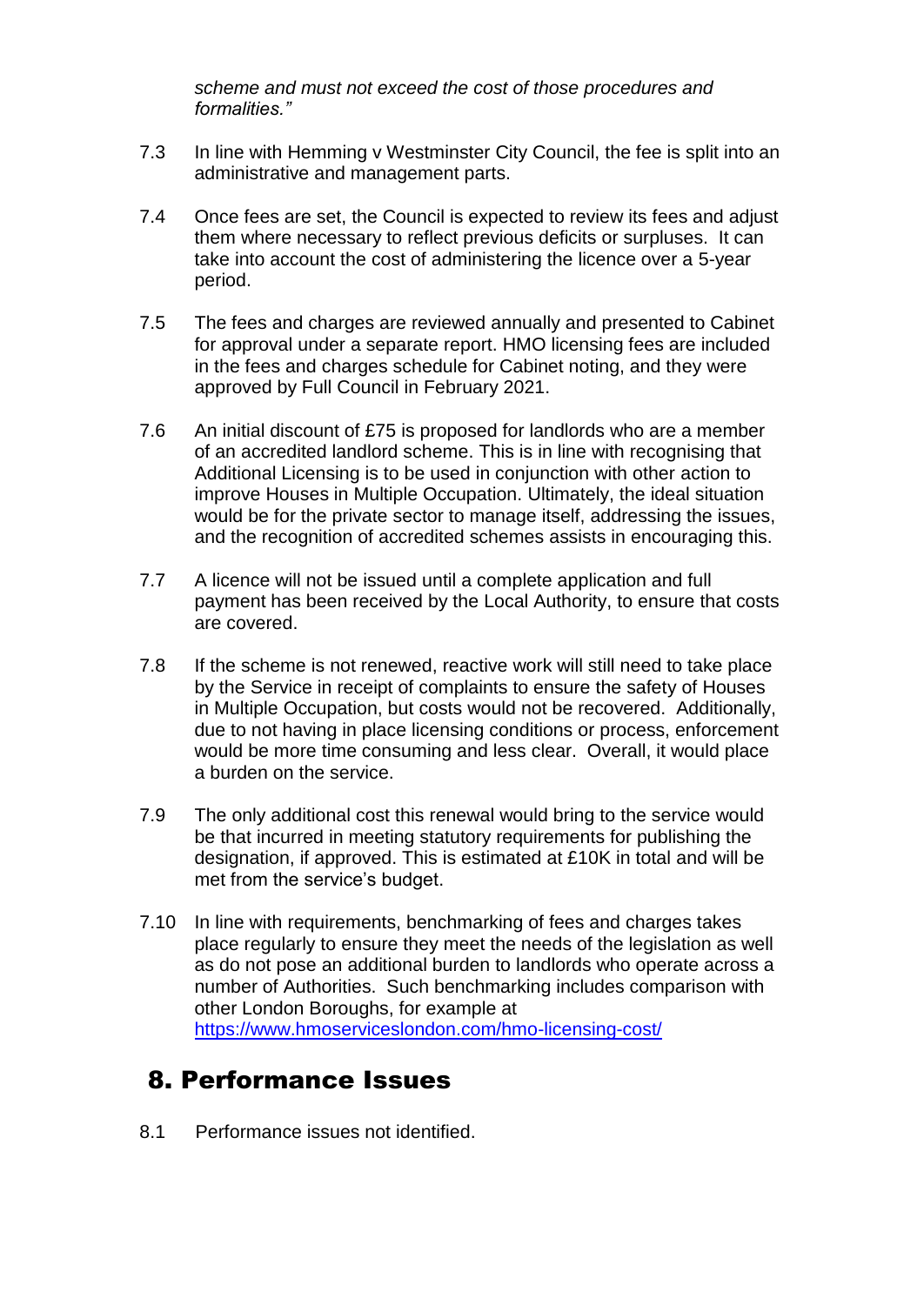## 9. Environmental Impact

9.1 Such a scheme assists with the environment by ensuring clear conditions attached to address such aspects as waste. This has seen improvements, but enhanced since October 2018, when it has been mandatory to add a condition about waste to any HMO licence. Work has recently taken place with Keep Britain Tidy to do some understanding of waste and HMOs, to feed into a HMO waste policy to be implemented.

## 10. Procurement Impact

10.1 There is no procurement impact associated with the renewal of this scheme.

# 11. Risk Management Implications

- 11.1 Risks included on corporate or directorate risk register? **No**
- 11.2 Separate risk register in place? **No**

11.3 The relevant risks from the risk register are attached/summarised below. **N/A**

11.4 The following key risks should be taken onto account when agreeing the recommendations in this report:

| <b>Risk Description</b>                                         | <b>Mitigations</b>                                                                                                                                                                                                                               | <b>RAG</b><br><b>Status</b> |
|-----------------------------------------------------------------|--------------------------------------------------------------------------------------------------------------------------------------------------------------------------------------------------------------------------------------------------|-----------------------------|
| Bad publicity due to being<br>seen as a tax on landlords        | ■ Evidence based approach to show need,<br>especially with increase in HMOs over the<br>last 5 years<br>• Consultation process allowing input from all<br>to understand any concerns<br>Scheme been in place for the last 5 years<br>so is known |                             |
| Poor compliance, including<br>take up of the scheme             | • Publicity, including 3 months advertising as<br>per legislation, to take place to push<br>scheme<br>■ Better understanding of where premises<br>are from the last 5 years                                                                      |                             |
| Lack of benefit from the<br>scheme                              | Inspections of premises as part of the<br>licensing scheme means all premises do<br>gain a proper inspection and follow up<br>• Monitoring of progress conducted to show<br>effective, including conditions applied                              |                             |
| Judicial review of the scheme<br>by a landlord / representative | Evidence base to show justification for<br>renewing<br>• Meet the legislation in terms of                                                                                                                                                        |                             |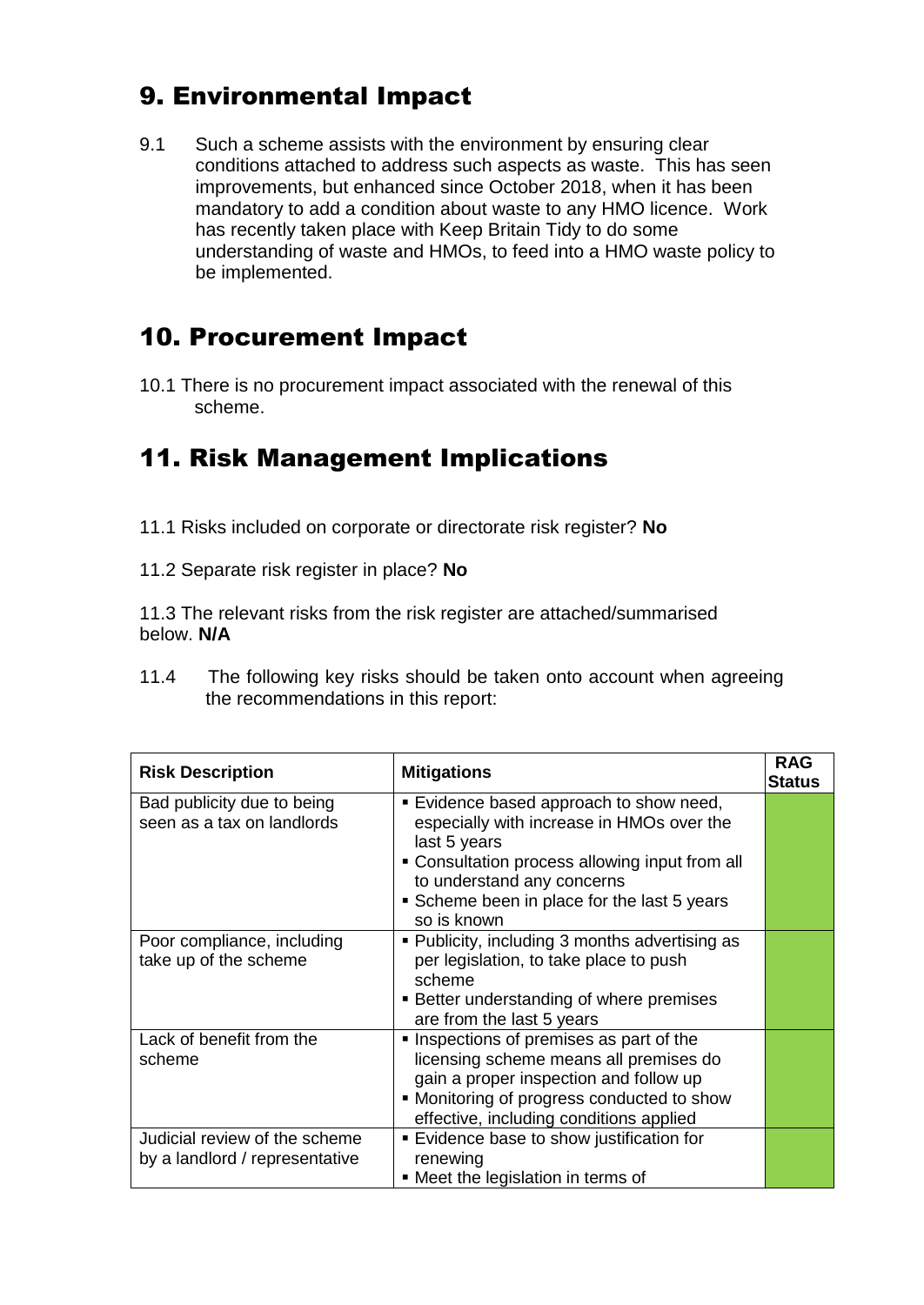|                                            | consultation, advertising and<br>implementation<br>Address any concerns raised directly to<br>prevent need for a judicial review                                                                 |  |
|--------------------------------------------|--------------------------------------------------------------------------------------------------------------------------------------------------------------------------------------------------|--|
| Lack of resources to<br>implement properly | Residential Licensing team in place to<br>oversee, with additional officers introduced<br>to assist<br><b>Better on line applications and payments</b><br>scheme, with further work taking place |  |
| Cost of scheme not recovered               | • Part of wider licensing target, so mitigation<br>in place to cover costs if needed<br>• Past scheme shows targets are met and<br>this is likely as increasing amount of HMOs<br>in the Borough |  |

# 12. Equalities implications / Public Sector Equality Duty

- 12.1Pursuant to section 149 of the Equality Act 2010 ("the Act"), the council, in the exercise of its functions, has to have 'due regard' to (i) eliminating discrimination, harassment, victimisation and any other conduct that is prohibited by or under the Act; (ii) advancing equality of opportunity between those with a relevant protected characteristic and those without; and (iii) fostering good relations between those who have a relevant protected characteristic and those without.
- 12.2The relevant protected characteristics are age, race, disability, gender reassignment, pregnancy and maternity, religion or belief, sex and sexual orientation. The duty also covers marriage and civil partnership, but to a limited extent.
- 12.3In line with this, an Equalities Impact Assessment ('EqIA') has been conducted and took into account the consultation feedback. The EqIA can be found in **Appendix C**, and to summarise, found that no group has been or would be adversely impacted by the introduction of this scheme.
- 12.4Additionally, the policies and procedures governing, that oversee the licensing process and enforcement, address equalities and ensure a fair, balanced approach in line with statutory requirements and guidance.
- 12.5Part of the benefits of such a scheme mean that there is a better standard of housing available to all. With consideration that HMOs are being used more due to cost of living, such a licensing scheme helps protect the vulnerable using them.

### **13. Council Priorities**

The renewal of the additional HMO Scheme feeds into the following priorities:

- **1. Improving the environment and addressing climate change**
- **2. Tackling poverty and inequality**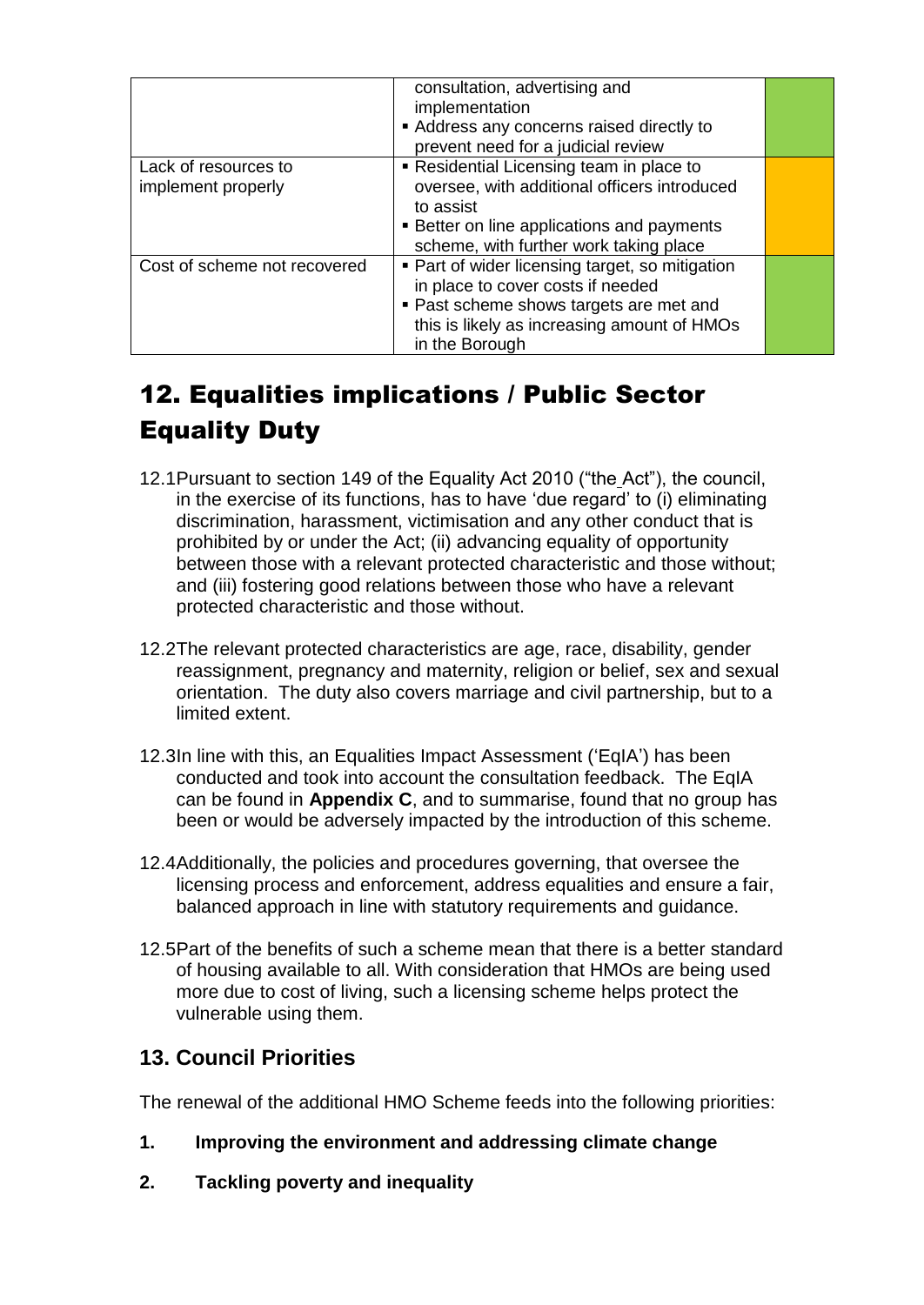- **3. Building homes and infrastructure**
- **4. Addressing health and social care inequality**

## Section 3 - Statutory Officer Clearance

#### **Statutory Officer: Jessie Man**

Signed on behalf of the Chief Financial Officer

**Date: 8 th March 2021**

.

### **Statutory Officer: Jabou Kinteh**

Signed on behalf of the Monitoring Officer

## **Date: 14th April 2021**

**Statutory Officer: Nimesh Mehta** Signed by the Head of Procurement

**Date: 20th February 2021**

**Statutory Officer: Michael Butler** Signed by the Corporate Director

**Date: 14th April 2021**

### **Statutory Officer: Susan Dixson**

Signed by the Head of Internal Audit

**Date: 5 th March 2021**

## Mandatory Checks

**Ward Councillors notified: No as Borough Wide**

**EqIA carried out: YES**

**EqIA cleared by: Dave Corby**